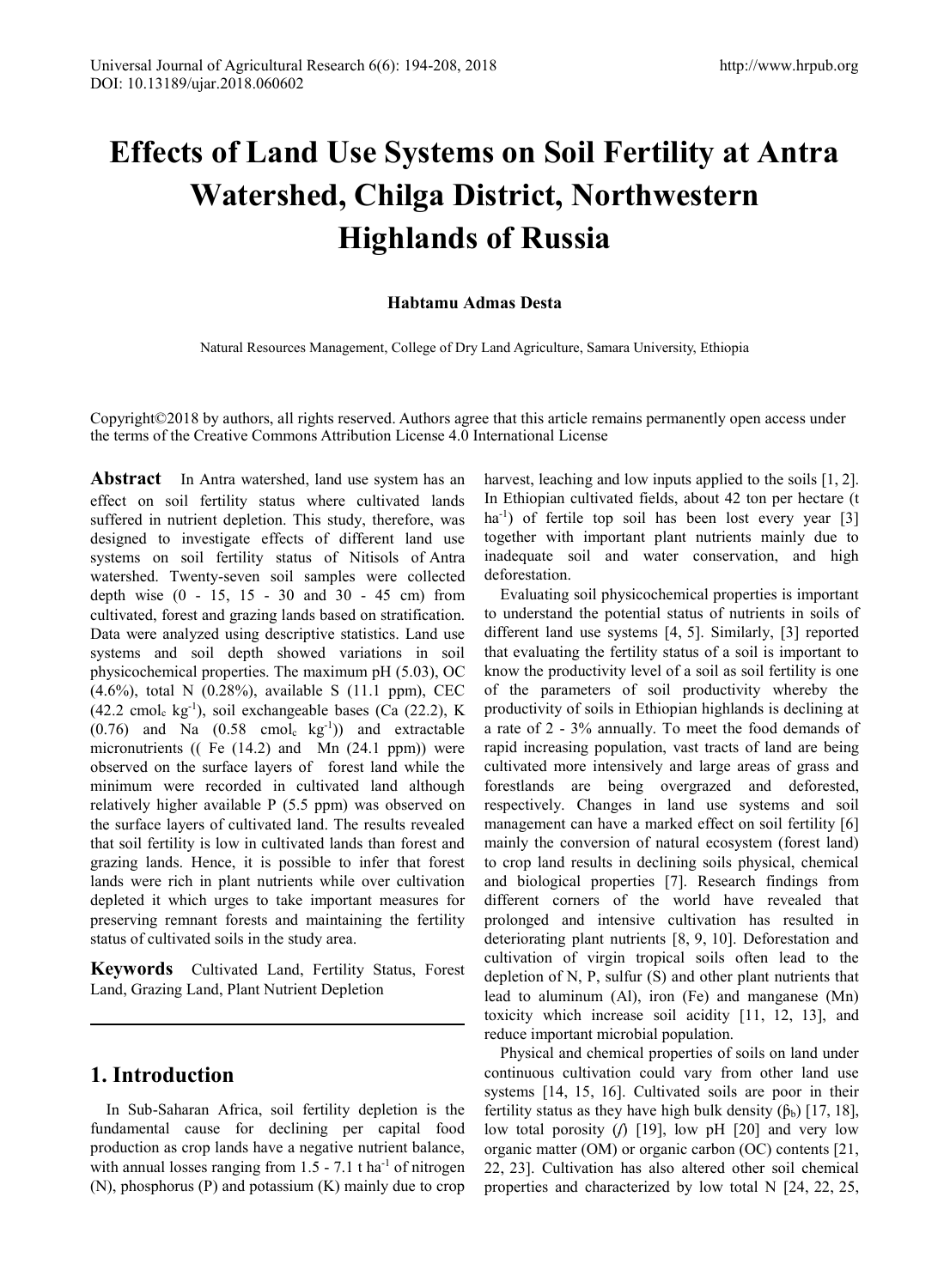20], available S [26, 27], cation exchange capacity (CEC) [28] and exchangeable bases of calcium (Ca), magnesium (Mg), K and sodium (Na) [29, 10, 30] but relatively high in available P [31, 15, 6]. The survival and wellbeing of the present and future generations in countries with subsistence agriculture like Ethiopia depend on the extent of maintaining soil fertility [15]. So, land must be carefully managed which urges establishment of land use systems for conserving soil fertility in the long term [16].

The factors causing for nutrient depletion in cultivated lands of highland Ethiopia include cultivation on steep and fragile soils, declining use of fallow, limited recycling of dung and crop residues to soils, low application of external sources of plant nutrients, deforestation, overgrazing and torrential rainfall patterns [32, 33, 34, 35].

Antra watershed has become nutrient depleted and less productive due to over cultivation and deforestation associated with soil erosion and leaching which will make the efforts that have been made to increase crop yields difficult. Besides, the degree, extent, causes and measures of soil fertility decline have not received adequate research attention in northwestern highlands of Ethiopia in general [36] and the study area in particular. Investigating soil physical and chemical properties (soil fertility) in different land use systems could assist policy makers, researchers, extension workers and farmers to have baseline information so as to improve soil productivity of acid soils of the study area and elsewhere which have similar agro-ecology. Research on this line is of paramount importance as the results obtained from such studies could also be used for monitoring soil fertility status of different land use systems. Therefore, this study was conducted to assess the effects of different land use systems on soil fertility status at Antra watershed in northwestern highlands of Ethiopia.

## **2. Materials and Methods**

#### **2.1. Description of the Study Area**

The study was conducted at Antra watershed, located in Chilga District of North Gondar Zone in ANRS of Ethiopia. The watershed is situated at about 60 km west of Gondar city and 760 km northwest of Addis Ababa (capital of Ethiopia). Geographically, the watershed lies at 120 32' 16''- 120 35' 20'' N latitudes and 370 03' 58''- 370 06' 23'' E longitudes with an area of 62.68 km2 (6280 ha) and elevations ranging from 1910 and 2267 m.a.s.l.

The formation of soil associates with raw parent materials through progressive and regressive processes [37]. Proper understanding of the nature and properties of soils are necessary for judicious, beneficial and optimal use on suitable basis [38]. Geologically, the study area is covered with thick trap series of volcanic rocks with

structural complex which was notably active during the build-up of mid-Tertiary flood basalt pile and middle-Tertiary volcanic mountains of Miocene and Pliocene–Quaternary, accompanied locally by predominantly basaltic volcanism. The trap volcanic series consists mainly of weathered and jointed basalt and soils of the study area were developed from parent materials of volcanic origin, predominantly Tertiary basalt [39]. Soils of Antra watershed are Nitisols which are deep, well-drained, red, tropical soils with more than 30% clay and moderate to strong angular blocky structure. Weathering is relatively advanced but Nitisols are far more productive than most other red tropical soils which are predominantly found in level to hilly land under tropical rain forest or savannah land [40] that liable to high soil erosion and plant nutrient leaching by heavy and torrential rainfall of the area.

Antra watershed is characterized by unimodal rainfall pattern which is dominated by summer season albeit it occurs from May to October. According to weather data recorded at Aykel Meteorological Station (5 km from experimental site), the ten-year (2004-2013) total average annual rainfall for the study area was 1237 mm that erodes top soil and leach down plant nutrients especially in the cultivated fields. Annual mean minimum and maximum temperatures were 13.6 and 23.7  $\mathrm{^0C}$ , respectively that aggravated the physical, chemical and biological weathering of rocks and soil erosion as well as leaching down of plant nutrients.

The natural vegetation of Antra watershed is very sparse except some trees and grasses on the reserved areas and area closures due to the rapid and ever increasing population that caused high deforestation rate for cultivation, fuel wood consumption, constructional purpose and overgrazing. The trees occurring on slopes, mainly churches, are remnants of once dense evergreen forest that indicated once upon a time the area was covered with forests with low population pressure. Currently, in the study area, afforestation and re-plantation strategy is being implemented which is dominated mainly by eucalyptus trees.

In Antra watershed, cultivated land accounts for about 68.4% while grazing, settlement and forest together with area closure lands account for about 23.5, 5.3 and 2.8%, respectively [41] which indicated the occurrence of high degree of deforestation and expansion of cultivation associated with high degree of erosion and plant nutrient leaching. In Antra watershed, however, there is no the practice of fallowing due to high population pressures where land is used intensively. The intense and prolonged use of land for cultivation and animal grazing also makes soils more susceptible to erosion and plant nutrient depletion.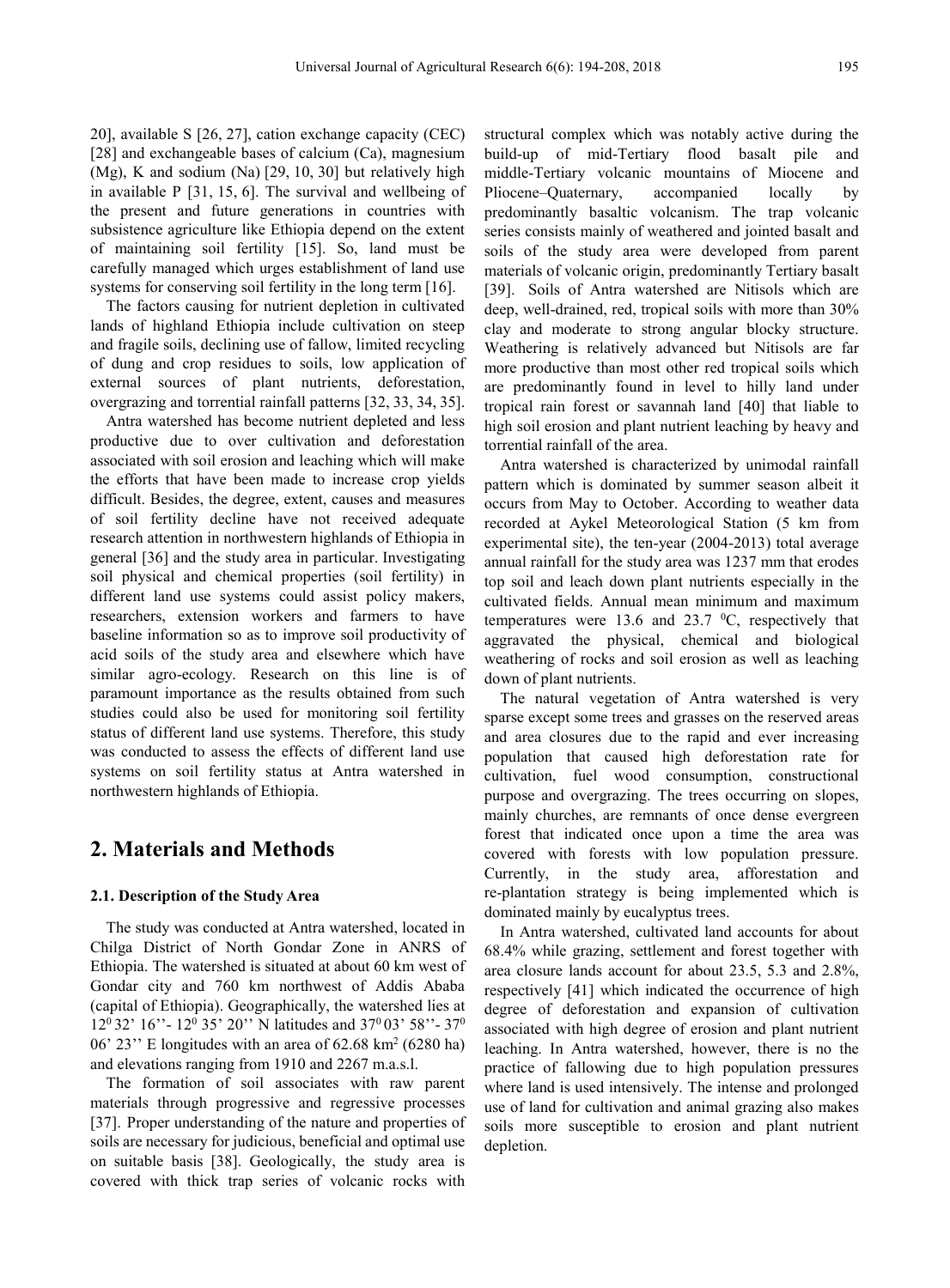

**Figure 1.** Location map of Wujiraba watershed

#### 2.2. Land Use Selection and Soil Sampling

The sampling procedure for selecting representative land use systems was purposive sampling. Three land use systems (cultivated, grazing and forest) were selected and used in this study for assessing soil fertility status on soil groups of Nitisols [40]. Land use sites for soil sample collection were selected using topographic map of the study area based on vegetation, grazing and cultivation history. At the beginning, a general visual field survey was carried out to have a general view of variations in soil physical and morphological characteriscs of the study area because of considerable heterogeneity in soil properties at the spatial scale of a few meters or less. Soil samples were collected from such land use systems using augur. Global positioning system (GPS) and clinometers were used to read the geographical locations and slopes of sampling sites of selected land use systems, respectively.

From cultivated lands, cereal crop land under rain-fed condition was used while from grazing and forest lands, communal grazing land and natural forest land (reserved area) were selected for this study. Representative soil sampling sites were selected randomly from each land use systems according to their slopes. Three representative fields/stratifications were made for each land use systems, and from each stratifications, composite soil samples were collected from 10 -15 soil sub-samples (spots) within three depths of  $0 - 15$ , 15 - 30 and 30 - 45 cm using auger.

During collection of soil samples; dead plants, furrow, old manures, wet spots, areas near trees and the like were excluded. Composite soil samples which were collected from representative land use systems with three strata were then air-dried and ground for analyzing selected soil physicochemical properties. Separate core soil samples from each sampling depth were taken with a core sampler for analyzing bulk density.

#### **2.3. Soil Analysis**

Soil physicochemical analysis was carried out at Bahir Dar Soil Testing and Fertility Improvement, and Amhara Design and Supervision Works Agency Soil Laboratory Centers using standard laboratory procedures. Soil texture was determined using hydrometer [42]. Bulk density was determined from undisturbed soil samples using core sampler [43] while particle density  $(\hat{p}_s)$  was measured using psychnometer [44]. Total porosity (*f*) was calculated from the values of  $\beta_b$  and  $\beta_s$  as:

$$
f = \left(1 - \frac{\beta b}{\beta s}\right)100
$$

Soil pH was measured in a suspension of 1: 2.5 soils to potassium chloride (KCl) solution ratio [45] using a pH meter. Total N was determined by micro-Kjedahl method [46] while available P by extraction with Bray II method [47] using 0.03 M NH4F and 0.1 M HCl solution. Soil CEC and exchangeable Ca, Mg, K and Na were extracted with 1 M NH4OAc at pH 7. Exchangeable Ca and Mg in extracts were analyzed using Atomic Absorption Spectrophotometer, while Na and K were analyzed by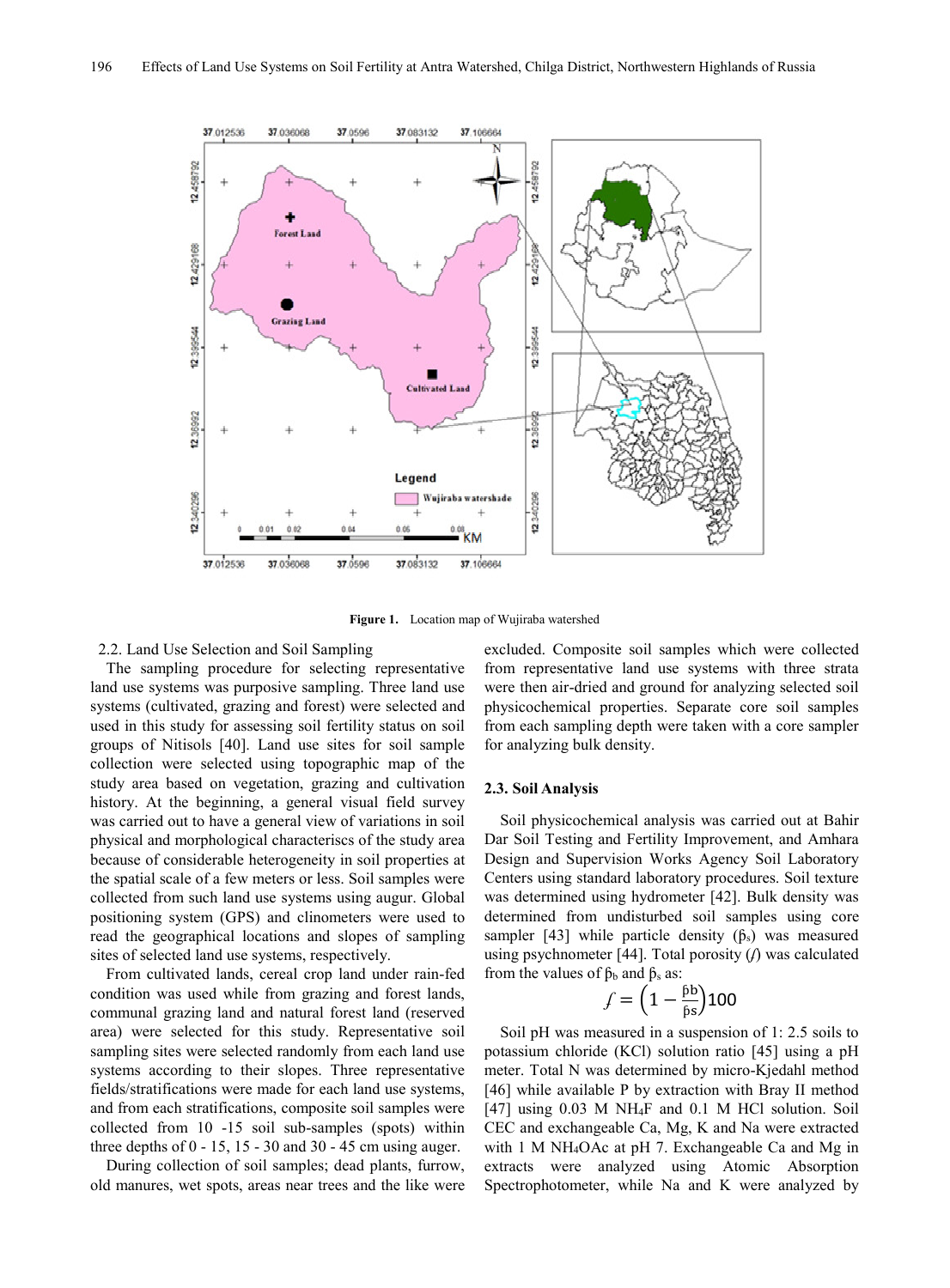flame photometer [48, 49]. Percentage base saturation (PBS) was calculated as percent of sum of exchangeable bases (Ca, Mg, K and Na) to CEC. Organic carbon was determined by chromate acid oxidation method [50] and available S by Turbidimetric method [51]. Available micronutrients (Fe, Cu, Zn and Mn) were extracted by Diethylene Triamine Pentaacetic Acid (DTPA) as described by [52] and all these micronutrients were measured by Atomic Absorption Spectrophotometer.

#### **2.4. Statistical Analysis**

Data were analyzed using descriptive statistics to compare the selected soil physicochemical properties in different land use systems. Correlation analyses were also conducted among soil parameters.

# **3. Results and Discussion**

## **3.1. Effects of Land Use on Selected Soil Physical Properties**

In this study, selected physical properties of soil such as texture, bulk density, particle density and total porosity are analyzed (Table 1). Sand, silt and clay fractions showed variations by land use system and soil depth interactions. The average textural class of the watershed is clay loam. The maximum (33.9%) mean sand was observed on the surface layer (0 - 15 cm) of forest land followed by the surface layer of grazing land (26.6%) while the minimum (8.5%) in the sub-surface (15 - 30 cm) layer of cultivated land with an increase of 298.8% although the overall mean is 19.7%. These high sand and silt contents of forest land might be associated with lower sand and silt erosion by surface runoff on the surface layer of forest land due to low intensity of rainfall via leaf interception of forests. Although the overall mean clay content of the watershed is 48.2%, the highest (73.4%) mean was recorded in the sub-surface (30 - 45 cm) layer of cultivated land while the lowest (25.2%) on the surface layer of forest land by showing an increase of 191.3% which might be due to the high leaching (lessivage) of clay particles down profile in cultivated land and complexing agent of humus (OM) on the clay particles of forest land that reduce its leaching in suspension. However, in all land use systems, clay content increased while sand and silt contents decreased with increasing soil depths. These findings are in line with that of [53] who reported that overall mean soil depth showed higher sand and lower clay contents in 0 - 40 cm than in the 40 - 60 cm soil depths at Tera Gedam watershed, northwestern Ethiopia. [54] As cited in [5] also elucidated that one of the main processes that could likely lead to textural differentiation in soil profiles is the downward movement of clay particles suspended in percolating soil water. The overall textural class of the watershed is mainly of clay loam.

Although the bulk density of Antra watershed is low with an overall mean of  $1.15$  g  $cm<sup>3</sup>$ , it also showed differences by the interaction effect of land use and soil depth where relatively higher  $(1.3 \text{ g cm}^{-3})$  mean bulk density was observed on the surface layer of grazing land followed  $(1.27 \text{ g cm}^3)$  by the surface layer of cultivated land while lower  $(0.9 \text{ g cm}^{-3})$  on the surface layer of forest land (Table 1) with a difference of 0.4 g cm<sup>-3</sup>. This variation in bulk density might be due to relatively high compaction by grazing animals in grazing and high OM content (more pores) in forest lands. These results are in agreement with that of [55, 5] who stated that lower bulk density was observed in forest land compared to cultivated and pasture lands. Similarly, [17, 18, 7] reported that virgin forest soil produced lower bulk density than the crop and pasture lands because of the well-developed fine-medium granular structure and high OM contents.

As per the classification rating suggested by [56], bulk density of the soil is rated as very low  $(< 1 \text{ g cm}^3)$ , low  $(1 \text{ g cm}^3)$  $-1.3$  g cm<sup>-3</sup>), medium (1.3  $-1.6$  g cm<sup>-3</sup>), high (1.6  $-1.9$  g  $\text{cm}^3$ ) and very high (> 1.9 g  $\text{cm}^3$ ). Accordingly, the bulk density of Antra watershed is low. Besides, according to the proposals set by [57], the critical values of bulk density for plant growth at which root penetration is likely to be severely restricted for textural classes of sandy loam is  $(1.8 \text{ g cm}^{-3})$ , fine sandy loam  $(1.7 \text{ g cm}^{-3})$ , loam and clay loam  $(1.6 \text{ g cm}^{-3})$  and clay  $(1.4 \text{ g cm}^{-3})$ . Based on this proposal, the average bulk density  $(1.15 \text{ g cm}^{-3})$  of the soils of Antra watershed which has clay loam textural class is below the critical values for plant growth.

The particle density of the study area is generally low which might be due to its high clay particle contents (clay loam textural class). There were slight variations in particle density as a result of land use and soil depth interactions (Tables 1) in the watershed even though the overall average is 2.26 g cm-3 . Relatively higher (2.3 g cm-3 ) mean particle density was recorded on the surface layer of cultivated land and the  $2<sup>nd</sup>$  higher (2.29 g cm<sup>-3</sup>) was observed in the sub-surface (30 - 45 cm) layer of forest land while lower  $(2.21 \text{ g cm}^{-3})$  in the sub-surface (30 - 45 cm) layer of grazing land with a difference of  $0.11$  g cm<sup>-3</sup> between the maximum and minimum mean values. Such high content of particle density on the surface layer of cultivated land might be due to its high sand contents and presence of heavy minerals of Fe and Mn with high charge density (Table 4) which are in agreement with the findings of [15].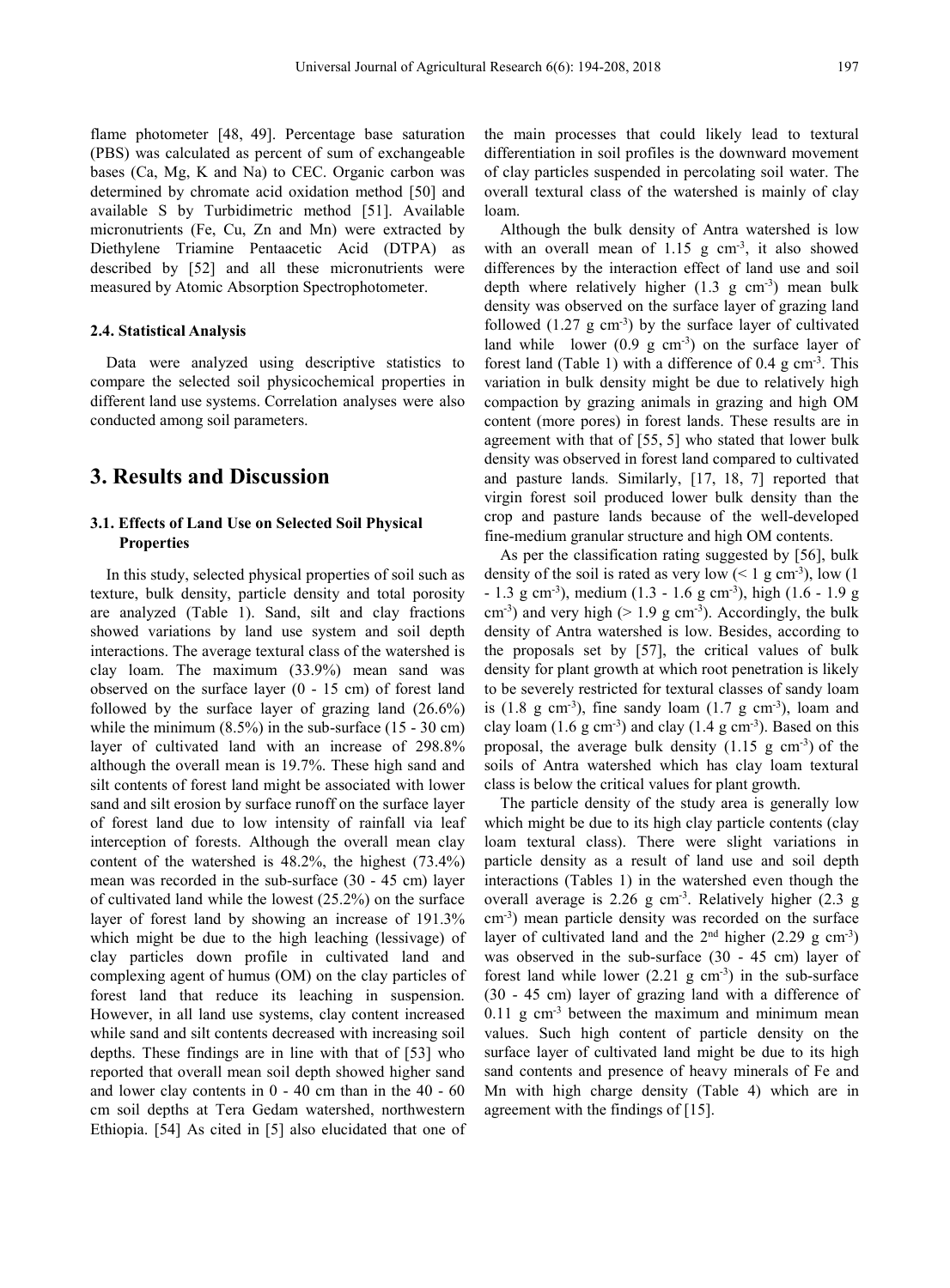| Treatments           | Sand<br>$(\%)$ | Silt<br>$(\%)$ | Clay<br>$(\%)$ | Textural class  | <b>Bulk Density</b><br>$(g \, cm^{-3})$ | Particle Density<br>$(g \text{ cm}^{-3})$ | <b>Total Porosity</b><br>$(\%)$ |  |
|----------------------|----------------|----------------|----------------|-----------------|-----------------------------------------|-------------------------------------------|---------------------------------|--|
| C <sub>1</sub>       | 16.2           | 35.5           | 48.3           | Clay loam       | 1.27                                    | 2.32                                      | 44.4                            |  |
| $C$ <sub>,D2</sub>   | 8.5            | 23.8           | 67.8           | Silt loam       | 1.11                                    | 2.27                                      | 51.2                            |  |
| $C$ <sub>,D3</sub>   | 10.2           | 16.4           | 73.4           | Silt loam       | 1.09                                    | 2.22                                      | 50.4                            |  |
| F, D1                | 33.9           | 40.9           | 25.2           | Clay loam       | 0.95                                    | 2.25                                      | 57.8                            |  |
| $F$ <sub>,D2</sub>   | 20.2           | 38.4           | 41.3           | Clay loam       | 1.16                                    | 2.28                                      | 48.9                            |  |
| F <sub>1</sub> D3    | 15.4           | 37.2           | 47.4           | Silty clay loam | 1.25                                    | 2.29                                      | 46.2                            |  |
| G.D1                 | 26.6           | 35.7           | 37.7           | Clay loam       | 1.274                                   | 2.24                                      | 43.0                            |  |
| $G$ <sub>D</sub> $2$ | 24.3           | 31.0           | 44.7           | Clay loam       | 1.15                                    | 2.24                                      | 48.3                            |  |
| $G$ <sub>D</sub> $3$ | 22.3           | 30.0           | 47.7           | Clay loam       | 1.1                                     | 2.21                                      | 50.1                            |  |
| Mean                 | 19.7           | 32.1           | 48.2           | Clay loam       | 1.15                                    | 2.26                                      | 48.9                            |  |

**Table 1.** Mean values for effects of land use and soil depth on particle sizes, bulk density, particle density and total porosity

The mean total porosity (48.9%) of the study area is high although it showed great differences by land use and soil depth interactions (Table 1).The highest (57.8%) mean total porosity was observed on the surface layer of forest land and the lowest (43.0%) on the surface layer of grazing land with an increase of 34.4% which might be due to high OM contents in forest land and relatively high compaction with high bulk density in grazing land. The results are in agreement with that of [19] who reported that conservation tillage management resulted in a better pore connectivity than conventional system. [58] Also reported that OM influences soil physical properties by encouraging granulation, assisting aggregate stability (soil structure), helping aggregation of soil particles, improving aeration and water holding capacities and reducing plasticity and cohesion. There was high significant ( $P \leq$ 0.001) and very strong negative correlation  $(r = -0.97)$ between total porosity and bulk density in the study area which indicated compaction acts as a strong impediment for soil porosity, aeration and root penetration of crops.

3.1.1.Effects of Land Use on Soil Chemical Properties

## 3.1.1.1. Soil pH, organic carbon, total nitrogen, available sulfur and phosphorus

In the study area, soil pH showed variations by the interaction effects of land use and soil depth (Table.2) although it is almost on the same range. Relatively higher (5.03) mean pH was observed on the surface layer of forest land and lower (4.45) on the surface layer of cultivated and grazing lands with an increase of 13% albeit the overall mean value is 4.83. This variation in pH could be due to high OM with organic anions on the surface layer of forest land, and continuous removal of basic cations by harvested crops and animal grazing on the surface layers of cultivated and grazing lands, respectively. furthermore, the low pH in cultivated lands might be also due to the fact that of very high leaching of basic cations and clay particles from the exposed surfaces

of cultivated lands and  $H^+$  ion released by nitrification of  $NH_4^+$  sourced chemical fertilizers, legume roots during  $N_2$ fixation (nitrification) and roots of crops to soil solution with low OM contents on the surface layer of cultivated land.

Similar research results are found by [59, 60, 20] who stated that soil pH values were significantly lower on the surface layer for cultivated soils when compared to non-cultivated soils due to the application of  $NH_4^+$ sourced fertilizers to cultivated lands that nitrifies  $NH_4$ <sup>+</sup> and the uptake of basic cations by crops. Besides, the presence of higher pH in forest land might be accredited to the ameliorating effect of high content of OM that form Al and Fe-OM complexes and release of hydroxyl ions as well as deposition of basic cations [5]. Besides, in sub-tropical environments, excessive disturbance of soils at seedbed preparation caused high rate of OM turnover and decomposition; through the process of oxidation, reaction of  $CO<sub>2</sub>$  with H<sub>2</sub>O forms both organic (H<sub>2</sub>CO<sub>3</sub>) and inorganic acids  $(H_2SO_4, HNO_3)$  which are potential suppliers of  $H^+$  ions in soils and encouraging the development of acidic cations [61].

However, opposite findings are reported by [62] who stated that high pH values were recorded for croplands as compared to grazing and forest lands in Bale mountain areas of Ethiopia. [35] Also reported oppositely that soil pH decreased with increasing soil depth for the land use systems in Central highlands of Ethiopia. In this study, besides the highly significant ( $P \leq 0.001$ ) and strong positive association (r = 0.63) between pH and exchangeable Mg, the pH was also significantly ( $P \le 0.01$ ) and positively correlated  $(r = 0.5, 0.55,$  and 0.58) with CEC, PBS and exchangeable Na, respectively (Table 5) which might be due to the fact that as pH decreases exchangeable bases such as Mg, Na decrease associated with the decrease in CEC and PBS by leaching. Based on the ratings set by [63], pH value is rated very strongly acid  $($  < 4.5), strongly acid (4.5 - 5.25), moderately acid (5.3 -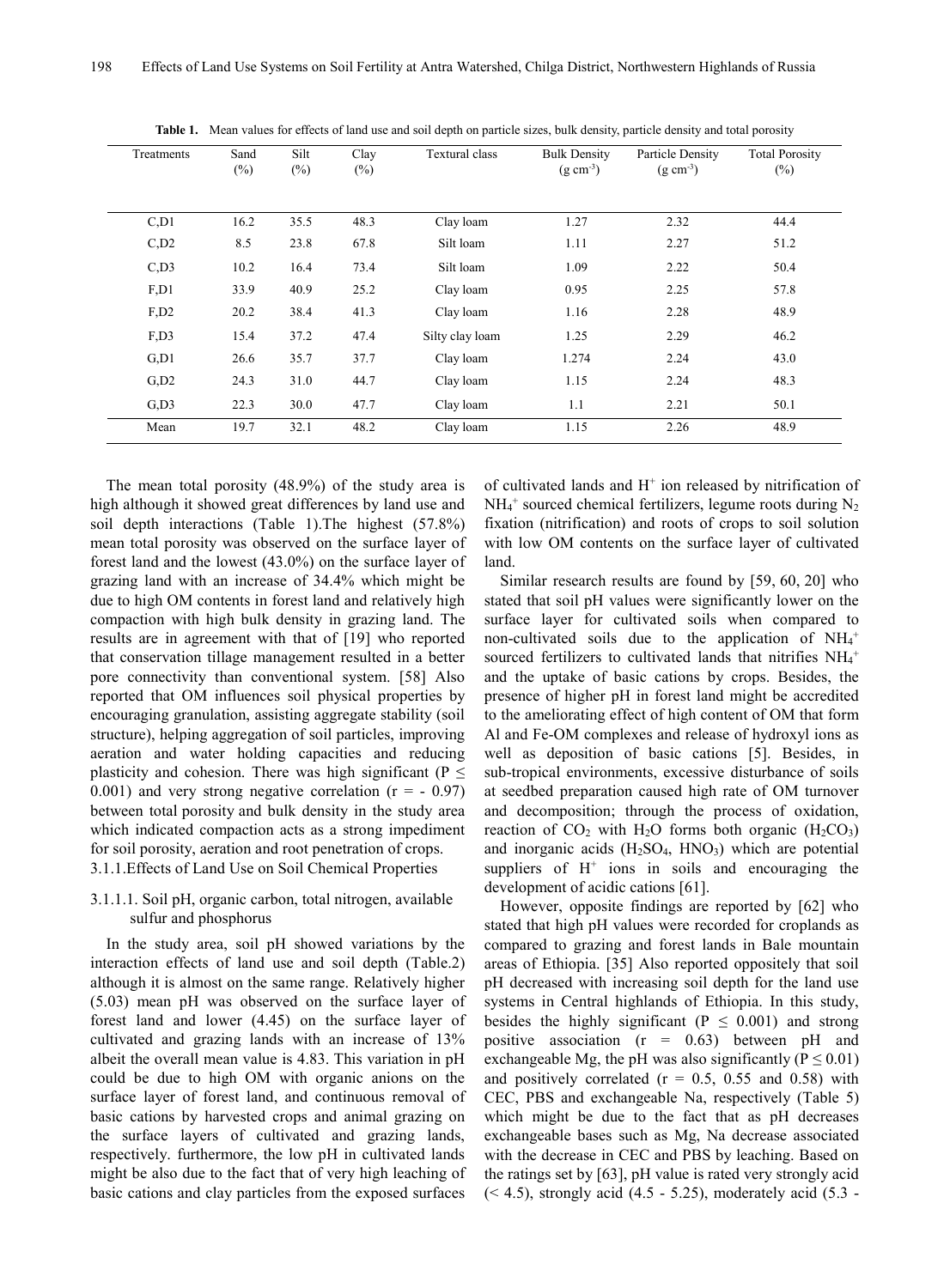5.9), slightly acid (6.0 - 6.6) and neutral (6.7 - 7.3). According to his proposed rating, the pH of the watershed

is ranging from very strongly acid in cultivated to strongly acid in forest lands. Therefore, the soils of the watershed are difficult for growing acid sensitive crops unless proper management strategies are used to reduce the magnitude of acidity to a suitable range.

The watershed is medium in its OC contents with the overall mean of 2.25%. However, there was great variation in OC content by the interaction effects of land use and soil depth (Table 2). The highest (4.6%) mean OC was observed on the surface layer of forest land and the lowest (1%) in the subsurface layer of cultivated land with an increase of 347.6% which might be due to high OM content on the surface layer of forest land and OM oxidation in cultivated lands. [64, 65, 53] reported that lower levels of soil OM content was observed in cultivated land. [21, 22] also indicated that clearing tropical forests and conversion into farmland lowered soil OM by 20 - 50% as cultivation generally aerates soil and increases OM oxidation rates. Similarly, [66, 23] indicated that soils lost 42 - 59% of their soil OC stock upon conversion from forest to crop land in the northeastern China and other areas. Organic carbon showed a decrease with the increase in soil depth in all land use systems (Table 2) which might be due to the fact that of the reduction in root residue and thereby OM contents of the soil down the profile.

Organic carbon was highly significantly ( $P \leq 0.001$ ) and strongly positively correlated ( $r = 0.86, 0.77, 0.73$  and 0.7) with total N, Zn, Fe and Ca, respectively in this study (Table 5) which might be due to the fact that all of such nutrients are derived from OM (OM is the store house of macro and micro-nutrients such as OC, total N, available P and S, exchangeable bases and micro-nutrients of Fe, Zn and Mn). [67] Elucidated that OM improved OC status and available N, P, K, S and CEC in soils. As per the classification rating suggested by [62], OC for forest land (3.2%) qualified as high while grazing (2.3%) and cultivated (1.4%) lands medium and low status, respectively for the study area. According to him, OC content of the soil is rated as very low  $(< 0.5\%$ ), low  $(0.5 -$ 1.5 %), medium (1.5 - 3%) and high (> 3%). Furthermore, according to [68], OC content of the soil is rated as extremely low (<  $0.4\%$ ), very low (0.4 - 0.6%), low (0.6 -1.0 %), moderate  $(1.0 - 1.8\%)$ , high  $(1.8 - 3.0\%)$  and very high ( $> 3.0\%$ ) where the study area is felt in the high OC range based on this rating.

Similar to OC, total N also indicated great variations by land use and soil depth interactions (Table 2) in the watershed in spite of the fact the overall mean value is 0.16%. The overall mean C: N ratio of the soils of the watershed is also narrow (about 14:1) that indicated low OM content and high degree of OM oxidation/N mineralization. The highest (0.28%) mean total N was recorded on the surface layer of forest land and the lowest

(0.12%) in the subsurface layer of cultivated land with an increase of 133.3% which might be due to high OM content with high microbial population in the rehizosphere of forest land, and its rapid oxidation/mineralization with nitrate leaching in cultivated land, respectively. In all land use systems, total N decreased with increasing soil depth which might be again due to the reduction in OM contents, microbial biomass and N mineralization down the profile. According to the ratings suggested by [56], the C: N ratio of < 10 very low, 10 - 15 low, 15 - 25 medium, 25 -70 high, 70 - 100 very high, 100 extremely high and 860 approximate end point. Based on this proposal, the soil of Antra watershed is rated as medium in C: N ratio.

These results are in agreement with that of [22, 20] who reported that changes in soil OM could lead to changes in total N and long term cultivation without organic fertilizers usually leads to a decrease in soil OC and total N contents because organic forms generally account for more than 95% of soil N. Similarly, [24, 69, 25] elucidated that the contribution of OM to the total N is high and soil N content decreased by 64 and 55% in cultivated sites compared to native forest and rangelands, respectively by which afforestation also increased total N. However, [55] reported that pasture soil contained the highest N stocks than forest and cultivated lands on the top 5 cm layer. [59] Also reported that total N was high on the surface layer of forest land but reduced with increasing soil depth by 50% for each subsequent depth increment in both cultivated and non-cultivated soils.

In this study, total N was negatively correlated  $(r =$ -0.21) with soil pH which might be due to slow rate of OM oxidation or N mineralization as microorganisms especially nitrifying bacteria (*Rhizobium*) are sensitive to the acidic environments and/or  $H^+$  release (protoniization) by nitrification when high ammonium sourced N fertilizer is applied to the soils (Table 5). Based on [70], total N content is rated as low  $(< 0.15\%$ ), medium  $(0.15 -$ 0.25%) and high  $(> 0.25\%)$ . Therefore, according to the ratings suggested by him, forest (0.22%) and grazing (0.19%) lands qualified for medium while cultivated (0.14%) land qualified low in its total N status in this study although the overall mean (0.16%) is rated as medium. Furthermore, [71], proposed rates of total N as very low  $(< 0.05\%$ ), low  $(0.05 - 0.15)$ , medium  $(0.15 - 0.15)$ 0.25%), high (0.25 - 0.50%) and very high ( $> 0.5\%$ ).

Soils of Antra watershed are low in its available S contents with an overall mean of 5.7 ppm. However, high variation was observed in available S by the interaction effects of land use and soil depth where the highest (11.1 ppm) mean was observed on the surface layer of forest land and the lowest (2.8 ppm) in the subsurface layer of cultivated land that showed an increase of 293.9% which might be due to high OM contents and pH values on the surface layer of forest land (Table 2). Besides, the low content of available S in cultivated land might be due to its low pH value and high clay content for sulfate fixation,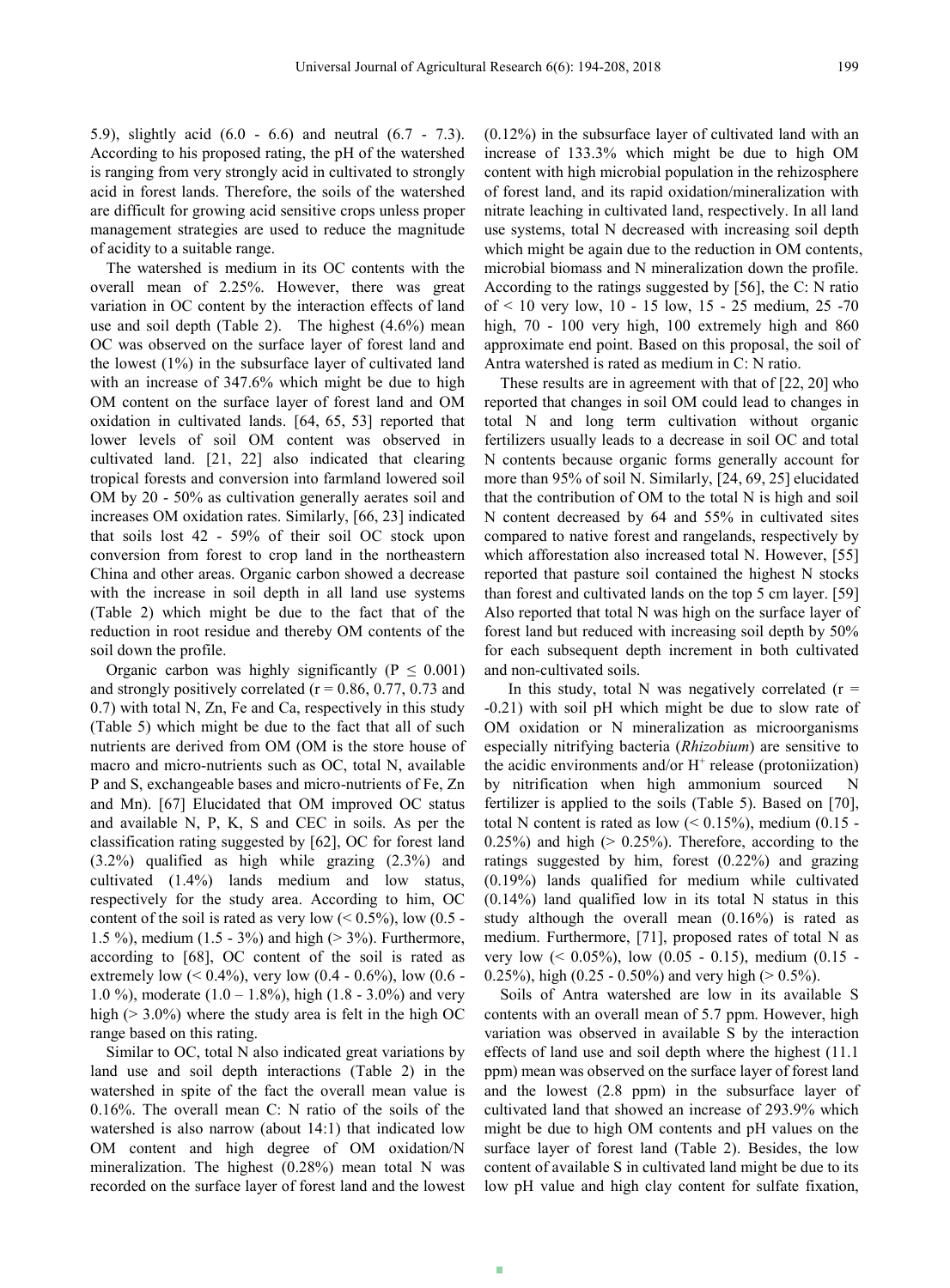leaching/soil erosion, low OM contents and crops uptake as well as management problems. Available S had shown slight reduction with increasing soil depth in all land use systems (Table 2) which might be due to the reduction in OM contents, and its high solubility and rapid leaching beyond the soil depths that were studied. [72] Revealed that deforestation of natural forests and subsequent cultivation invariably led to large losses of organic S in sub-humid Ethiopian highlands.

These results are also supported in one way or another by [73] who stated that FYM application increased OC and S contents of soil in which up to 98% of total soil S may be present as organic S compounds. [15] Also reported that the highest total S was observed on the surface layer of virgin land and decreased with soil depth due to low OM contents. Similarly, [26, 27] reported that intensive cropping resulted in higher S removal and depletion in soils. Furthermore, [74] elucidated that since much of S is held in organic fraction of soils, maintenance of OM at an adequate level in soil is an effective practice in preventing S deficiency in the field crops.

Based on the report of [75], the critical level of available S is 6.5 ppm for optimum crop production although [76, 77] reported 10 ppm as the critical threshold value for most crops for available S  $(SO<sub>4</sub><sup>2</sup>)$  in the soil. Moreover, [78] reported that cereals do not respond to S application when S level in soil is in the range of 6 - 8 ppm, and overall adequate S levels for cereals may be around 7 ppm. Besides, 20 ppm  $SO_4^2$ -S content is the critical limit adopted for Ethiopian soils [79]. Cultivated soil of the study area, therefore, is below the critical level that needs S sourced fertilizers mainly organic sources as soils of the watershed is acidic with low OM contents. In this study, available S was also highly significantly ( $P \leq 0.001$ ) and strongly positively correlated ( $r = 0.68$  0.73 and 0.78) with OC, CEC and Zn, respectively (Table 5). This might be due to the fact that OM is the source or store house of all of these and other essential plant nutrients when it decomposes by microbial activities of the soil. [80] Reported similar

results that the profile of organic S content generally follows the pattern of OM in soils with soil depth.

Available P contents of the soils of Antra watershed is very low with an overall mean of 3.5 ppm and showed variations by the interaction effects of land use and soil depth (Table 2). The highest (5.5 ppm) mean available P was recorded on the surface layer of cultivated land and the lowest (2.2 ppm) in the subsurface of cultivated land with an increase of 150% which might be due to the application of DAP fertilizer (although its rate of application is low), its release from adsorbed colloidal surfaces, and mychorhizal fungi activity on the surface layer and its less mobility to the subsoil layer of cultivated land. These results are in agreement with that of [15, 6] who indicated that available P in cultivated land was higher than grazing and forest lands. Similarly, [19] reported that mineral P fertilization resulted in the building up of plant available P on top soils compared to non-fertilized plots and decreased with increasing soil depths [81, 59]. Furthermore, [82] estimated that only 20% of applied P fertilizer is taken up by crops in the year of application and the remainder is fixed in soils in various degrees of availability to the succeeding crops. [83, 84] reported that threshold soil test for Olsen P values for agronomic and environmental purposes are 12 and > 50 ppm.

There was significant ( $P \leq 0.01$ ) and positive correlation ( $r = 0.58$ ) between available P and total N as shown in Table 2 which might be due to the fact that as N increase in the soil, plants grow luxuriously with high remains of roots that act as additional source of soil P by microbial decomposition. Based on the rating set by [85] of Bray test, the available P content of cultivated (3.9 ppm), forest (3.5 ppm) and grazing (3.2 ppm) lands of the watershed is low that urges high application of P sourced fertilizers (inorganic or organic). According to this suggestion, available P content of the clay loam soil is rated as low  $(0 - 10$  ppm), medium  $(10 - 20$  ppm) and high  $(> 20$  ppm).

| Treatments           | pH   | Available sulfur<br>(ppm) | Organic carbon (%) | Total nitrogen (%) | Available phosphorus<br>(ppm) |
|----------------------|------|---------------------------|--------------------|--------------------|-------------------------------|
| C <sub>1</sub>       | 4.45 | 2.9                       | 1.84               | 0.16               | 5.5                           |
| $C$ <sub>D</sub> $2$ | 4.86 | 2.9                       | 1.27               | 0.15               | 4.1                           |
| C <sub>1</sub> D3    | 4.98 | 2.8                       | 1.03               | 0.12               | 2.2                           |
| F <sub>1</sub>       | 5.03 | 11.1                      | 4.61               | 0.28               | 3.8                           |
| $F1$ D <sub>2</sub>  | 4.93 | 10.1                      | 2.45               | 0.19               | 3.7                           |
| F <sub>1</sub> D3    | 4.95 | 9.1                       | 2.00               | 0.18               | 3.0                           |
| G.D1                 | 4.45 | 4.4                       | 2.90               | 0.27               | 2.9                           |
| $G$ <sub>D</sub> $2$ | 4.84 | 4.3                       | 2.18               | 0.16               | 3.1                           |
| $G$ <sub>D</sub> $3$ | 5.00 | 4.1                       | 1.93               | 0.14               | 3.5                           |
| Mean                 | 4.83 | 5.7                       | 2.25               | 0.16               | 3.5                           |

**Table 2.** Mean values for effects of land use and soil depth on pH, organic carbon, total nitrogen, available phosphorus and sulfur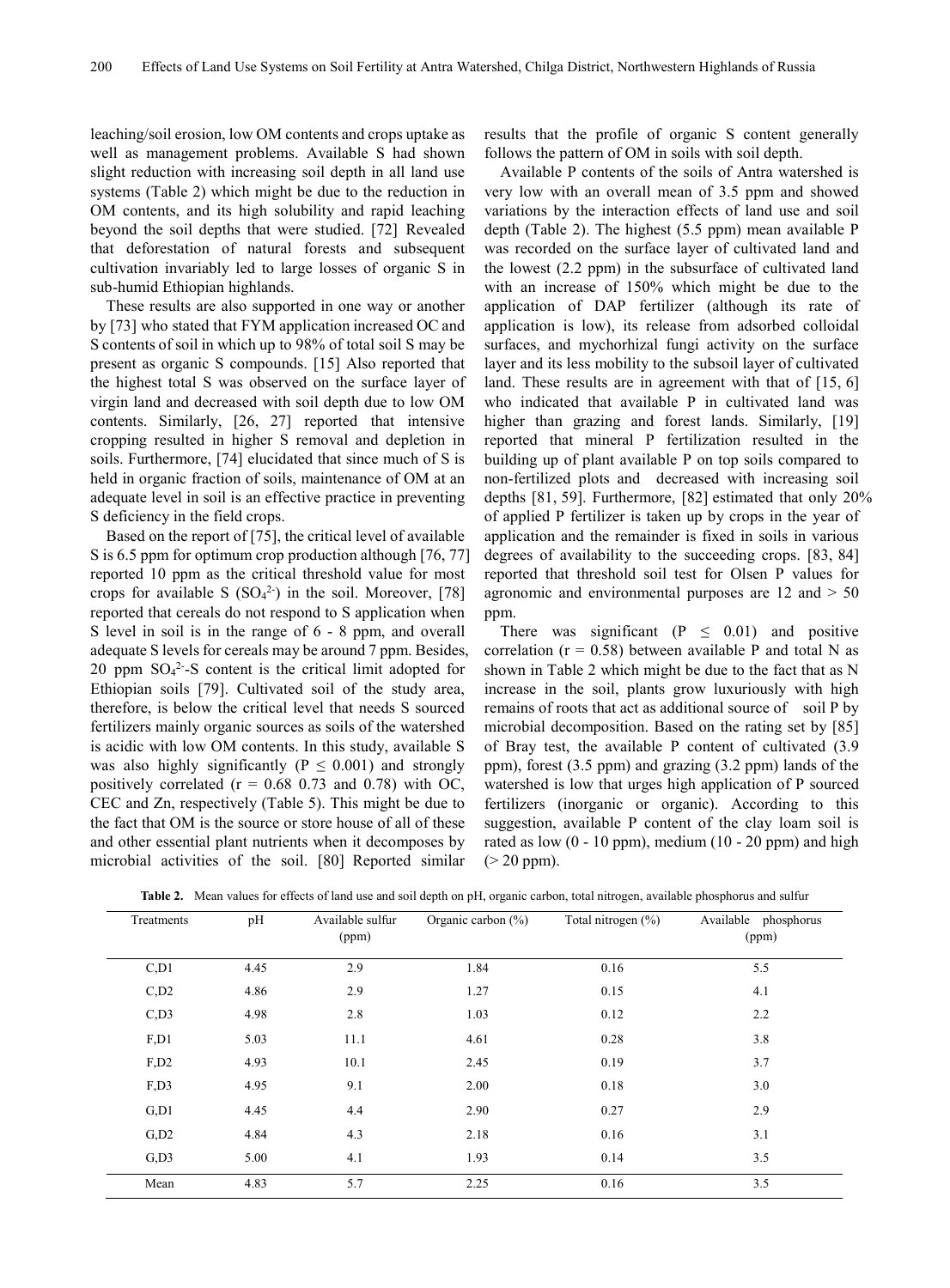#### 3.1.1.2. Cation exchange capacity, exchangeable bases (Ca, Mg, K and Na) and percentage base saturation

Although the overall mean CEC of the watershed is high, there was variation in CEC by the interaction effects of land use and soil depth in the watershed (Table 3). The highest (42.2 cmolc kg<sup>-1</sup>) CEC was recorded on the surface layer of forest land while the lowest (31.6 cmolc kg-1 ) on the surface layer of cultivated land with an increase of 33.5% which might be due to high OM content and pH on the surface layer of forest land, and low OM, high leaching and uptake of basic cations as well as leaching of clay particles from cultivated land with lower pH. [86, 17, 29] reported that when humus is combined with clay, it increased soil CEC, and plant residues with OC content of 40 - 50% have increased soil's negative charge while low pH reduces CEC. [87, 88] stated that CEC is highly and positively correlated with OM, clay and pH but affected negatively by intensive cultivation. There was significant ( $P \le 0.01$ ) and positive correlation (r  $= 0.58$ ) between CEC and OC in this study. Analogous to OC, there was also significant ( $P \le 0.001$ ) and strong positive associations ( $r = 0.76, 0.73, 0.65, 0.66$ ) between CEC, and exchangeable Ca, available S, exchangeable Mg and available Zn, respectively (Table 5). These high associations between CEC and OC as well as other nutrients might be due to the fact that OM is the reserve of all these nutrients through its decomposition by microorganisms besides to the store house of basic cations (which are base for CEC). According to the suggestions made by [89], the CEC of the soil is rated as very low  $(< 5$ cmolc kg-1 ), low (5 - 15 cmolc kg-1 ), medium (15 - 25 cmolc  $kg^{-1}$ ), high (25 - 40 cmolc  $kg^{-1}$ ) and very high (> 40 cmolc kg-1 ). Based on this rating, soils of the study area is high in CEC content with an overall average of 36.4 cmolc kg-1 .

Exchangeable Ca also showed variations in Wujiraba watershed by the interaction effects of land use and soil depth (Table 3) with an overall mean of 15.2 cmolc kg<sup>-1</sup>. The highest exchangeable Ca  $(22.2 \text{ cmolc kg}^{-1})$  was observed on the surface layer of forest land where as the lowest (8.6 cmolc kg-1 ) on the surface layer of cultivated land with an increase of 158% which might be due to high OM content with colloidal surface and store house of basic cations as well as relatively high pH on the surface layer of forest land, and exchangeable Ca leaching and crop uptake from the surface layer of cultivated land. In cultivated land, exchangeable Ca showed an increase with the increase in soil depth while in forest land it decreased down the profile (Table 3) which might be due to the fact that of its high leaching in cultivated land, and low leaching by high rainfall interception of leaves as well as high OM contents (strong reserve of exchangeable Ca) of forest land, respectively. Analogous findings are reported by [29, 30] who elucidated that cultivation led to the reduction, uptake and leaching of exchangeable cations, especially in acidic tropical soils.

In this study, exchangeable Ca showed highly significant ( $P \le 0.001$ ) and strong positive correlation ( $r =$ 0.7 and 0.9) with OC and PBS, respectively (Table 5) which might be due to its source from OM and it is one of the most abundant basic cations surrounding the colloidal soil surface with higher charge density and shorter radi. According to the ratings recommended by [89], the soil is ranged medium in cultivated land to very high in forest land in its exchangeable Ca content. Based on this proposed rating, exchangeable Ca of the soil is rated as very low (< 2 cmolc  $kg^{-1}$ ), low (2 - 5 cmolc  $kg^{-1}$ ), medium  $(5 - 10$  cmolc  $kg^{-1}$ ), high  $(10 - 20$  cmolc  $kg^{-1}$ ) and very high ( $>$  20 cmolc kg<sup>-1</sup>).

There was also variation in exchangeable Mg content in the watershed by the interaction effect of land use and soil depth where the highest  $(8.1 \text{ cmolc kg}^{-1})$  was observed in the subsurface layer of forest land and the lowest (1.4 cmolc kg-1 ) on the surface layer of cultivated land (Table 3) that indicated a decrease of 82.7% which might be due to low OM content, low pH, high plant uptake and leaching of exchangeable Mg from cultivated land. [10] Reported that the lowest exchangeable Mg was recorded in cultivated land which could be due to high intensity of cultivation and abundant crop harvest with little or no use of inputs. Exchangeable Mg had increased with increasing soil depth in all land use systems (Table 3) which might be due to the effect of its leaching down the profile. The value of exchangeable Mg in the study area was highly significantly ( $P \le 0.001$ ) and strongly positively correlated  $(r = 0.65$  and 0.73) with CEC and PBS, respectively (Table 5) which might be due to the fact that exchangeable Mg is part of exchangeable bases for increasing CEC and PBS in any soil. According to [89] rating, soils of the study area are rated medium in cultivated land and very high in forest land in its exchangeable Mg content. Based on this proposed rating, exchangeable Mg of the soil is rated as very low  $(< 0.3$ cmolc kg-1 ), low (0.3 - 1.0 cmolc kg-1 ), medium (1.0 - 3.0 cmolc  $kg^{-1}$ ), high (3.0 - 8.0 cmolc  $kg^{-1}$ ) and very high (> 8.0 cmolc kg-1 ). Based on the suggestions set by [90], the Ca: Mg ratio of the soil is rated as Ca deficient  $($  < 1), low Ca  $(1 - 4)$ , balanced  $(4 - 6)$ , low Mg  $(6 - 10)$  and Mg deficient  $(> 10)$ . According to this proposal, the Ca: Mg ratio (2.98 : 1) of the soils of Antra watershed is qualified under low exchangeable Ca level.

Although the overall mean of exchangeable K of the watershed is 0.56 cmolc kg<sup>-1</sup>, difference was observed in exchangeable K by the land use and soil depth interactions (Table.3). The highest  $(0.76 \text{ cmolc kg}^{-1})$  exchangeable K was recorded on the surface layer of forest land while the lowest (0.31 cmolc kg<sup>-1</sup>) in the subsurface layer of grazing land which might be due to low plant uptake on the forest land and relatively high compaction or bulk density in grazing land that restricts its downward movement as well as its uptake by freshly growing grasses. Exchangeable K content of cultivated land is somewhere in between forest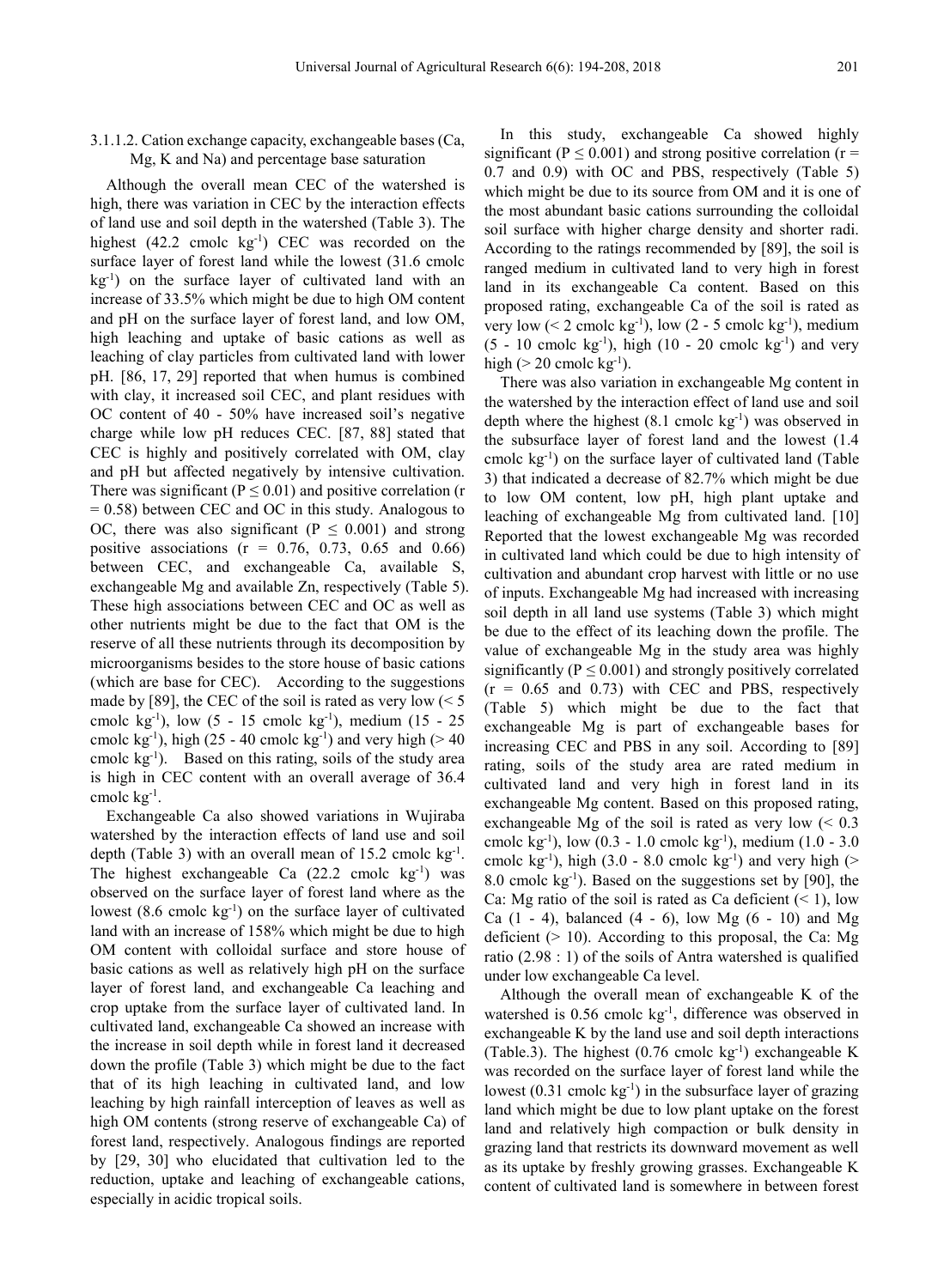and grazing lands although it is mined by growing crops. This result is in agreement with that of [29, 15] who found lower exchangeable K contents in cultivated and grazing lands than forest land. [91] reported that the critical level of exchangeable K in the soil for most crops for K fertilizer requirement is  $0.38$  cmolc kg<sup>-1</sup> and therefore, the content of exchangeable K is above the threshold level in the soils of the study area for crop growth with no K fertilizer requirement in the plow layer of cultivated lands which might be due to volcanic (ash) sources of basaltic sourced soils. Similarly, [92] reported that crop responses to K fertilization are rare in Africa due to high exchangeable K contents in many parts of Africa including Ethiopia. Furthermore, according to the suggestions set by [89], exchangeable K of the soil is rated as very low  $(< 0.2$  cmolc kg<sup>-1</sup>), low  $(0.2 - 0.3$  cmolc kg-1 ), medium (0.3 - 0.6 cmolc kg-1 ), high (0.6 - 1.2 cmolc  $kg^{-1}$ ) and very high (> 1.2 cmolc kg<sup>1</sup>).

Exchangeable Na indicated variations in the watershed by the land use and soil depth interactions (Tables 3) although the overall mean is  $0.37$  cmolc kg<sup>-1</sup>. The highest exchangeable Na  $(0.55 \text{ cmolc kg}^{-1})$  was recorded on the surface layer of forest land and the lowest (0.19 cmolc kg-1 ) on the surface layer of cultivated land that increased by 205.3% which might be due to low erosion/leaching in forest land by leaf interceptions of the high rainfall intensity and high leaching (longer radi and lower charge density) in cultivated land. According to [89] rating, soils of the study area qualified as low  $(0.23 \text{ cmolc kg}^{-1})$  in cultivated land and medium  $(0.46$  and  $0.44$  cmolc kg<sup>-1</sup>) in forest and grazing lands, respectively for their exchangeable Na contents. Based on the ratings of this source, exchangeable Na of the soil is rated as very low (< 0.1 cmolc  $kg^{-1}$ ), low (0.1 - 0.3 cmolc  $kg^{-1}$ ), medium (0.3 -0.7 cmolc  $kg^{-1}$ ), high (0.7 - 2 cmolc  $kg^{-1}$ ) and very high (>  $2$  cmolc  $kg^{-1}$ ).

The binding is stronger the higher the charge of ions

(charge density) i.e. trivalent cations are more strongly bound than divalent cations, which in turn are more tightly held than monovalent cations on the colloidal surfaces. Exchangeable Ca and Mg, therefore, were by far higher than exchangeable K and Na in all land uses of the study area since divalent cations (shorter radii) were higher than monovalent once which was similar to the report of [30]. Similarly, [93] elucidated that as a result of small energy of adsorption of K and Na, it is more likely to exist in soil solution than colloidal sites and be removed from soil by leaching. [16] Also reported that deforestation, leaching, limited recycling of dung and crop residues, declining fallow periods and soil erosion have contributed to depletion of basic cations and reduction of CEC in cultivated land as compared to adjacent forest land.

Percentage base saturation also showed variations in the watershed by the land use and soil depth interactions (Table 3) albeit the overall mean is high (57.5%). In this study, the highest PBS (73.5%) was observed in the subsurface layer of forest land whereas the lowest (34.4%) on the surface layer of cultivated land with an increase of 67.2% which might be due to relatively high OM and clay contents (soil colloidal sites and storehouse of exchangeable bases) in the subsurface layer of forest land compared to the surface layers of cultivated and grazing lands. According to the ratings proposed by [94, 56], the average PBS (57.5%) of Antra watershed is moderate as the proposed ratings of them indicates that PBS of  $0 - 20\%$ very low, 20 - 40% low, 40 - 60% medium, 60 - 80% high and  $> 80\%$  very high. Similarly, based on the ratings set by [95], PBS as a criterion of leaching, soils are rated as very weakly leached (70-100%), weakly leached (50-70%), moderately leached (30-50%), strongly leached (15-30%) and very strongly leached (0-15%). Accordingly, the overall mean of the PBS (57.5%) of soils of the watershed is rated as weakly leached while cultivated land (46.1%) is qualified as moderately leached.

| Treatments          | Cation exchange                |         | Percentage base |           |        |                   |
|---------------------|--------------------------------|---------|-----------------|-----------|--------|-------------------|
|                     | capacity (cmol(+)<br>$kg^{-1}$ | Calcium | Magnesium       | Potassium | Sodium | saturation $(\%)$ |
| C <sub>1</sub>      | 31.6                           | 8.6     | 1.4             | 0.71      | 0.19   | 34.4              |
| $C$ <sub>,D2</sub>  | 33.5                           | 11.1    | 4.5             | 0.48      | 0.21   | 48.7              |
| C <sub>1</sub> D3   | 35.1                           | 12.1    | 5.6             | 0.45      | 0.28   | 52.3              |
| F.D1                | 42.2                           | 22.2    | 6.3             | 0.77      | 0.55   | 70.5              |
| $F1$ D <sub>2</sub> | 37.4                           | 19.3    | 7.1             | 0.58      | 0.49   | 73.5              |
| F <sub>1</sub> D3   | 39.9                           | 15.2    | 8.1             | 0.59      | 0.33   | 60.6              |
| G <sub>1</sub>      | 34.8                           | 14.1    | 2.2             | 0.68      | 0.31   | 49.8              |
| G <sub>1</sub> D2   | 36.0                           | 17.2    | 4.9             | 0.47      | 0.50   | 63.9              |
| G <sub>1</sub> D3   | 37.2                           | 17.1    | 5.9             | 0.31      | 0.51   | 63.9              |
| Mean                | 35.4                           | 15.2    | 5.1             | 0.56      | 0.37   | 57.5              |

Table 3. Mean values for effects of land use and soil depth on cation exchange capacity, exchangeable bases and percentage base saturation

3.1.1.3. Micronutrients (extractable iron, manganese, copper and zinc)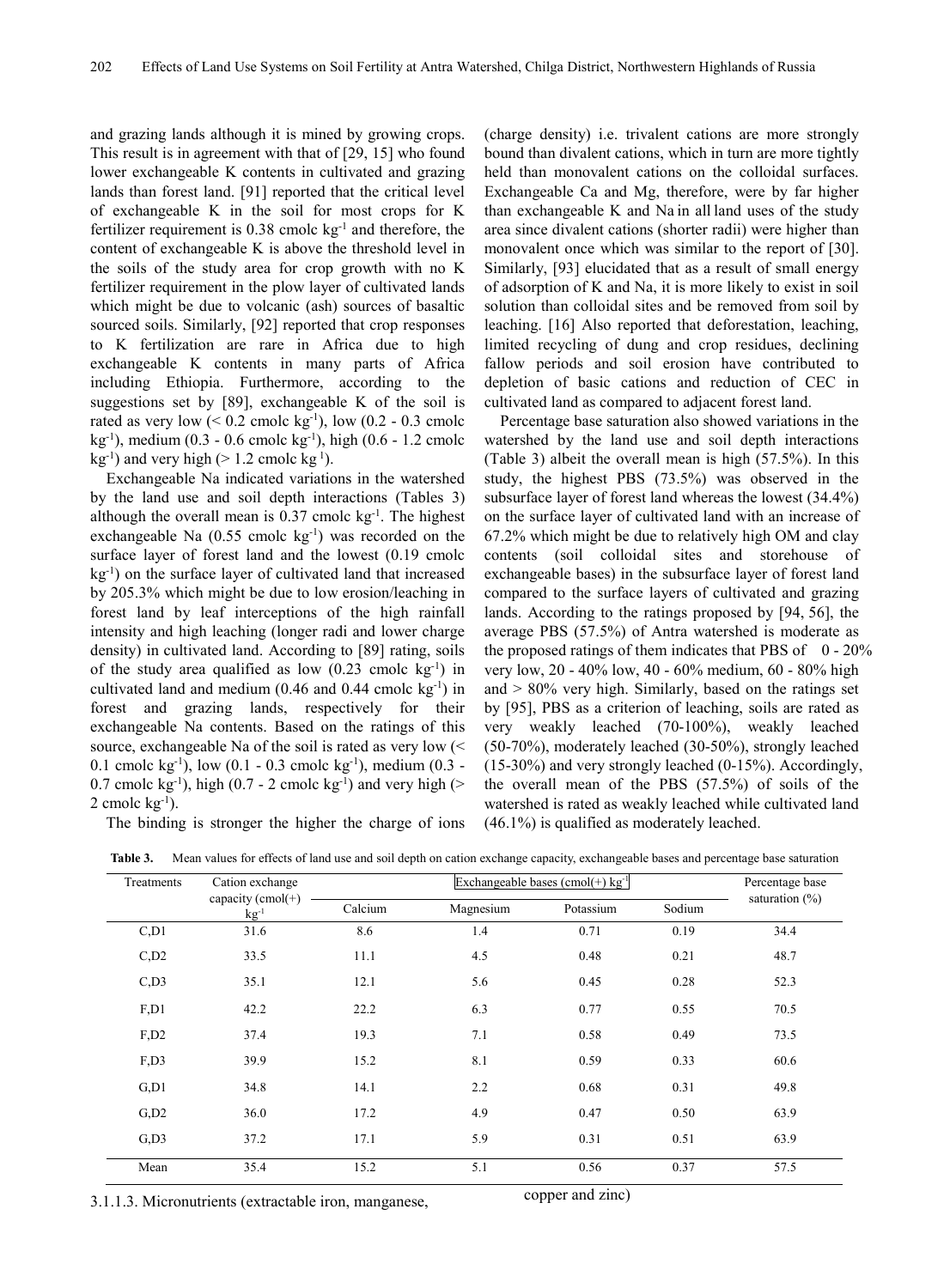Variations were shown in the extractable micronutrients of Fe, Mn and Zn content in Antra watershed by the interaction effects of land use and soil depth where the highest (14.2, 24.1 and 2.9 ppm) were observed on the surface layer of forest land (Table 4), respectively which might be due to high OM concentrations that acted as a chelating effect and source of such nutrients as well as low pH (strong soil acidity) of the area. Difference was also observed in the Cu content by which the highest (2.7 ppm) was recorded on the surface layer of forest land that might be also due to its high OM contents. [16] Reported that OM may promote the availability of such nutrients by supplying soluble complexing agents or carbonic  $(H_2CO_3)$ and nitric  $(HNO<sub>3</sub>)$  acids (product of OM oxidation) that interfere with their fixation. These results are also supported by [15, 6] who stated that micronutrients content increased with the increase in OM contents. [96] Also notified that OM such as FYM have traditionally been used and supplied all major nutrients necessary for plant growth, as well as micronutrients (Fe, Mn, Cu and Zn). However, [97] reported that available Fe, Mn, Cu and

.

Zn status of fertilized plots with macronutrient elements were depleted as such nutrients were utilized from the soils to meet the requirements of crops. In this study, available Fe, Mn, Cu and Zn had significant ( $P \le 0.05$ ) and strong positive correlation ( $r = 0.73$ , 0.44, 0.57 and 0.77) with OC in their orders (Table 5) which might be due to the fact that OM is the store house/reserve of micronutrients and OC via microbial decomposition.

The range in critical level values of extractable micronutrients has been given by [98] as Fe (2.5 - 5.0 ppm), Mn (1.0 - 5.0 ppm), Cu (0.1 - 2.5 ppm) and Zn (0.2 - 2.0 ppm). Extractable Cu of 0.9 ppm is the critical limit adopted for Ethiopian soils [79]. Based on the suggestions made by them, soils of the study area are affected by Fe (10.2 ppm) and Mn (13.7 ppm) toxicity but not by Cu (2.1 ppm) and Zn (0.93 ppm) metals for producing crops in these acidic soils. [61] Also indicated that the solubility, availability and plant uptake of micronutrient cations (Cu, Fe, Mn and Zn) are more under acidic conditions (pH of 5.0 to 6.5) than alkaline soil reaction just like that of soils of the study area.

| Treatments         | Available iron<br>(ppm) | Available<br>manganese<br>(ppm) | Available<br>copper<br>(ppm) | Available zinc<br>(ppm) |
|--------------------|-------------------------|---------------------------------|------------------------------|-------------------------|
| C <sub>1</sub>     | 7.2                     | 21.2                            | 2.38                         | 0.89                    |
| $C$ , $D2$         | 6.4                     | 13.7                            | 1.81                         | 0.49                    |
| $C$ , D3           | 4.5                     | 12.6                            | 1.61                         | 0.41                    |
| F, D1              | 14.2                    | 24.1                            | 2.71                         | 2.85                    |
| F, D2              | 11.8                    | 16.9                            | 2.58                         | 1.34                    |
| F,D3               | 12.8                    | 14.8                            | 2.46                         | 1.07                    |
| G, D1              | 12.6                    | 14.1                            | 2.23                         | 0.38                    |
| $G$ <sub>,D2</sub> | 11.1                    | 3.5                             | 1.60                         | 0.55                    |
| $G$ <sub>,D3</sub> | 11.2                    | 2.8                             | 1.55                         | 0.39                    |
| Mean               | 10.2                    | 13.7                            | 2.1                          | 0.93                    |

**Table 4.** Mean values for effects of land use and soil depth on extractable iron, manganese, copper and zinc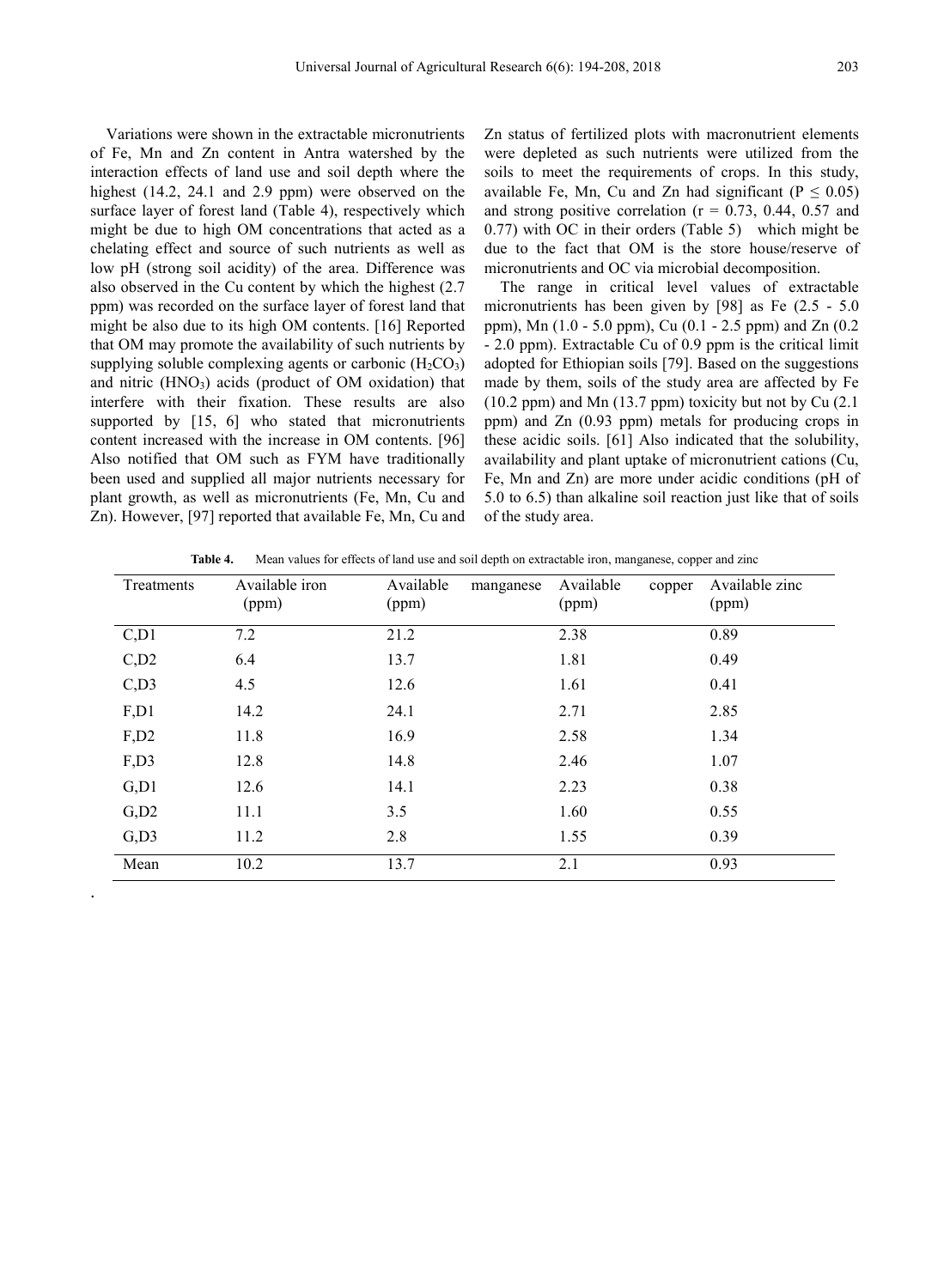|                 | $\beta_b$  | f        | pH        | CEC       | <b>OC</b> | <b>TN</b> | Av P    | Av S      | Ca       | Mg        | K         | Na       | PBS       | Fe       | Mn        | Cu  | Zn  |
|-----------------|------------|----------|-----------|-----------|-----------|-----------|---------|-----------|----------|-----------|-----------|----------|-----------|----------|-----------|-----|-----|
| $\beta_{\rm b}$ | $1.0\,$    |          |           |           |           |           |         |           |          |           |           |          |           |          |           |     |     |
| f               | $-0.97***$ | 1.0      |           |           |           |           |         |           |          |           |           |          |           |          |           |     |     |
| pH              | $-0.51**$  | 0.47     | 1.0       |           |           |           |         |           |          |           |           |          |           |          |           |     |     |
| CEC             | $-0.46*$   | $0.48**$ | $0.5**$   | 1.0       |           |           |         |           |          |           |           |          |           |          |           |     |     |
| 0C              | $-0.32$    | 0.34     | 0.04      | $0.58**$  | 1.0       |           |         |           |          |           |           |          |           |          |           |     |     |
| TN              | $-0.08$    | 0.08     | $-0.21$   | $0.42*$   | $0.86***$ | 1.0       |         |           |          |           |           |          |           |          |           |     |     |
| Av P            | $-0.46$    | $-0.08$  | $-0.24$   | 0.3       | 0.11      | $0.58**$  | 1.0     |           |          |           |           |          |           |          |           |     |     |
| Av S            | $-0.23$    | 0.31     | 0.33      | $0.73***$ | $0.68***$ | $0.55**$  | $-0.06$ | 1.0       |          |           |           |          |           |          |           |     |     |
| Ca              | $-0.52**$  | $0.49**$ | $0.45*$   | $0.76***$ | $0.7***$  | $0.45*$   | $-0.25$ | $0.68***$ | 1.0      |           |           |          |           |          |           |     |     |
| Mg              | $-0.34$    | $0.4*$   | $0.63***$ | $0.65***$ | 0.05      | 0.12      | $-0.37$ | $0.59**$  | $0.47*$  | 1.0       |           |          |           |          |           |     |     |
| К               | 0.01       | 0.05     | 0.37      | 0.13      | $0.57**$  | $0.74***$ | 0.29    | $0.47*$   | 0.03     | $-0.16$   | 1.0       |          |           |          |           |     |     |
| Na              | $-0.35$    | 0.28     | $0.55**$  | $0.59**$  | $0.51**$  | 0.24      | $-0.16$ | $0.48*$   | $0.8***$ | 0.34      | $-0.22$   | 1.0      |           |          |           |     |     |
| PBS             | $-0.48*$   | $0.46*$  | $0.58**$  | $0.64***$ | $0.44*$   | 0.18      | $-0.35$ | $0.66***$ | $0.9***$ | $0.73***$ | $-0.14$   | $0.72**$ | 1.0       |          |           |     |     |
| Fe              | $-0.06$    | 0.08     | $-0.03$   | $0.61***$ | $0.73***$ | $0.65***$ | $-0.07$ | $0.68***$ | $0.7***$ | 0.33      | 0.31      | 0.44     | $0.59**$  | 1.0      |           |     |     |
| Mn              | $-0.06$    | 0.15     | $-0.21$   | 0.14      | $0.44*$   | $0.51**$  | $0.4*$  | $0.45*$   | $-0.03$  | $-0.07$   | $0.88***$ | $-0.27$  | $-0.15$   | 0.08     | 1.0       |     |     |
| Cu              | 0.03       | 0.08     | $-0.18$   | 0.26      | $0.57**$  | $0.59**$  | 0.3     | $0.62***$ | 0.21     | 0.07      | $0.74***$ | $-0.08$  | $0.77***$ | 0.48     | 0.77      | 1.0 |     |
| Zn              | $-0.46*$   | $0.53**$ | 0.2       | $0.65***$ | $0.77***$ | $0.58**$  | 0.21    | $0.78***$ | $0.57**$ | 0.33      | $0.59**$  | 0.31     | $0.68***$ | $0.5***$ | $0.68***$ | 0.3 | 1.0 |

**Table 5.** Pearson's correlation matrix for various soil physicochemical parameters

\*\*\*Significant at  $P = 0.001$ ; \*\* significant at  $P = 0.01$ ; \* significant at  $P = 0.05$  levels; TN = total nitrogen; Av. P = available P; Av. S = available S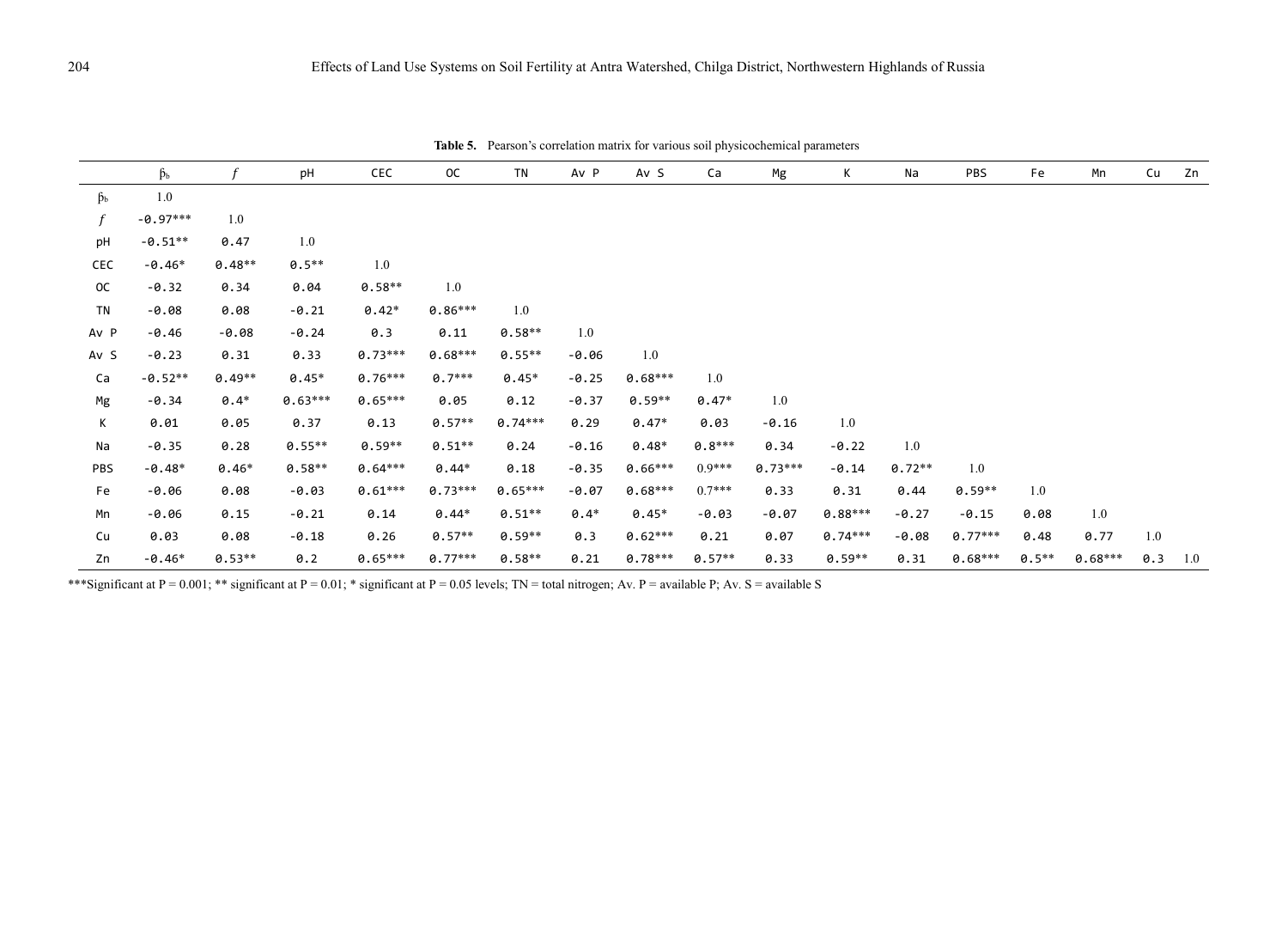## **4. Conclusions**

Land use systems have strong effects on the soil fertility status of an area where cultivated field showed nutrient depletion. Forest land should have been given special attention as it is the base for keeping soil more fertile by serving as the store house of nutrients. In this study, forest land was found to be low in bulk density, high in total porosity and better in OC, total N, and available S, CEC, exchangeable bases and extractable micronutrients content especially on its surface layer than grazing and cultivated lands. Although it is clay loam in texture and relatively better in available P than grazing and forest lands, cultivated land is poorer in plant nutrients content which has become constraints for crop production. This signals the great need for plant nutrient amelioration measures such as integrated nutrient management (application of organic and inorganic fertilizers), growing of  $N_2$  fixing crops and application of agro-forestry into farming systems so that soil total porosity, pH, OC, total N, available S and P, CEC, exchangeable bases and micronutrients content will be improved for enhanced production of sufficient food for farm households by minimizing nutrient depletion and keeping such acidic soils fertile.

There should be an improvement of the fertility status cultivated lands by applying nutrient rich amendments such as organic matter which have environmentally friendly, socially acceptable and economically feasible. In order to increase its fertility and carrying capacity of the grazing lands, there should not be used in overgrazing but in control grazing by dividing the area in to blocks by making fences that allow fallowing. The forest lands should be also conserved in different ways such as making area closure, game reserves and the like to make an area ecologically conducive.

## **Acknowledgements**

I acknowledge the staff members, especially laboratory technicians at Bahir Dar Soil Testing and Fertility Improvement Center for their logistic and technical supports during analysis of soil samples. I also acknowledge Amhara National Regional State Agriculture Bureau and Council Office for its logistic support. Last but not least, I would also thank Samara University in general and Department of Natural Resources Management in particular for its tremendous supports that offered.

# **REFERENCES**

[1] Sanchez, P.A. and Jama, B.A. 2002. Soil fertility

replenishment takes off in East and Southern 9Africa. In: Integrated Plant Nutrient Management in sub-Saharan Africa: From concept to practice. B. Vanlauwe, J. Diels, N. Sanginga and R. Merckx (Eds.). CAB Int., Wallingford, UK. pp.23 - 45.

- [2] Henao, J. and Baanante, C. 2006. Agricultural Production and Soil Nutrient Mining in Africa: Implication for Resource Conservation and Policy Development. IFDC Tech. Bull. International Fertilizer Development Center. Muscle Shoals, Al. USA.pp.1-75.
- [3] Hurni, H. 1993. Land Degradation, Famine and Land Resource Scenarios in Ethiopia. In: D. Pimentel (ed), World Soil Erosion and Conservation. Cambridge University press. pp. 27-62.
- [4] Wondwosen T. and Sheleme, B. 2011. Identification of growth limiting nutrient(s) in Alfisols: Soil physico-chemical properties, nutrient concentrations and biomass yield of maize. *American Journal of Plant Nutrition and Fertilization Technology*, 1: 23 - 35.
- [5] Abreha, K. 2013. Soil Acidity Characterization and Effects of Liming and Chemical Fertilization on Dry Matter Yield and Nutrient Uptake of Wheat (*Triticum aestivum* L.) on Soils of Tsegede District, Northern Ethiopia. PhD Dissertation, Haramaya University, Haramaya, Ethiopia.
- [6] Gebeyaw, T. 2007. Soil Fertility Status as Influenced by Different Land Uses in Maybar Areas of South Wello zone, North Ethiopia. MSc. Thesis, Haramaya University, Haramaya, Ethiopia.
- [7] Joao, C.M., Cerri, C.C., Lal, R., Dick, W.A., Piccolo, M.C., and Feig, B. E. 2009. Soil organic carbon and fertility interactions affected by a tillage chronosequence in a Brazilian Oxisol. *Soil and Tillage Research,* 104: 56 - 64.
- [8] Singh, H., Sharma, K.N. and Arora, B.S. 1995. Influence of continuous fertilization to a maize system on the changes in soil fertility. *Fertility Research,* 40: 7 -19.
- [9] Saikhe, H., Varadachari, C. and Ghosh, K. 1998a. Changes in carbon, nitrogen and phosphorus levels due to deforestation and cultivation. A Case study in Simplipal National Park, India. *Plant and Soil*, 198: 137 - 145.
- [10] He, Z.L., Alva, A.K., Calvert, D.V., Li, Y.C. and Banks, D.J. 1999. Effects of nitrogen fertilization of grapefruit trees on soil acidification and nutrient availability in Riviera fine sand. *Plant and Soil,* 206: 11 - 19.
- [11] Aluko, A.P. and Fagbenro, J.A. 2000. The role of tree species and land use systems in organic matter and nutrient availability in degraded Ultisol of Onne, Southeastern Nigeria. Proc. Annual Conf. *Soil Science Society of Nigeria*, 3: 89 – 292
- [12] Akamigbo, F.R and Asadu, C.A. 2001. The influence of parent materials on the soils of Southeastern Nigeria. *East African Agriculture and Forest Journal,* 48: 81 - 91.
- [13] IFPRI (International Food Policy Research Institute) 2010. Fertilizer and Soil Fertility Potential in Ethiopia, Constraints and Opportunities for Enhancing the System, Working Paper. pp. 2-3.
- [14] Gebreyohannes G, 2001. Spatial Variability of Selected Soil Properties and Degree of Degradation of Soils in Betmera watershed, Northern highland of Ethiopia. MSc.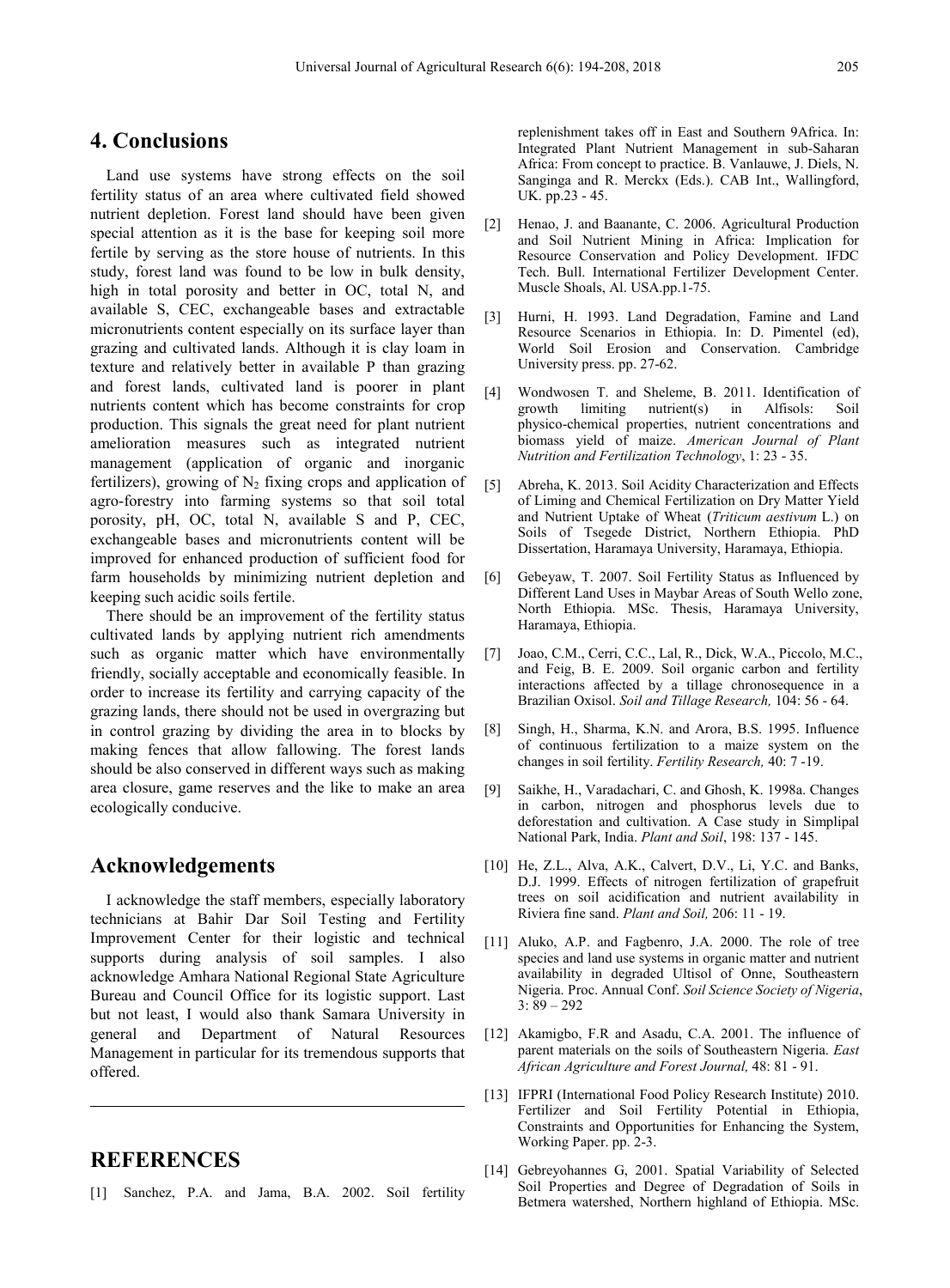Thesis Alemaya University, Alemaya, Ethiopia.

- [15] Wakene, N.C. 2001. Assessment of Important Physicochemical Properties of Nitosols under Different Management Systems in Bako area, Western Ethiopia, MSc.Thesis, Alemay University, Alemaya, Ethiopia.
- [16] Mamo, Y. 2011. Influence of Land Use Systems on Selected Soil Physical and Chemical Properties at Agedit Watershed, South Gondar Zone, Amhara Regional State, MSc thesis, Haramaya University, Haramaya, Ethiopia
- [17] Matersha, S.A and Mkhabela, T.S. 2001. Influence of land use on properties of ferralitic soil under low external input farming in Swaziland. *Soil and Tillage Research,* 62: 15 - 25.
- [18] Reynolds, W.D., Drury, C.F., Fox, C.A. and Zhang, T.Q. 2007. Land management effects on the near-surface physical quality of a clay loam soil. *Soil and Tillage Research,* 96: 316 - 330.
- [19] Iris, V., Rogasik, J., Funder, U., Panten, K. and Schnug, E. 2009. Effect of tillage systems and P-fertilization on soil physical and chemical properties, crop yield and nutrient uptake. *Soil and Tillage Research,* 103: 137 - 143*.*
- [20] Alexandra, M., Charles, R., Jeangros, B. and Sinaj, S. 2013. Effect of organic fertilizers and reduced-tillage on soil properties, crop nitrogen response and crop yield: Results of a 12-year experiment in Changins, Switzerland. *Soil and Tillage Research,* 126:11 - 18.
- [21] Moscatelli, M.C, Di Tizio, A., Marinari, S. and Grego, S. 2007. Microbial indicators related to soil carbon in Mediterranean land use systems. *Soil and Tillage Research,* 97: 51 - 59.
- [22] Tiejun, Z., Wanga, Y., Wang, X., Wangc, Q. and Han, J. 2007. Organic carbon and nitrogen stocks in reed meadow soils converted to alfalfa fields. *Soil and Tillage Research,*  105: 143 - 148.
- [23] Xueli, D., Han, X., Liang, Y., Qiao, Y., Li, L. and Li, N. 2012. Changes in soil organic carbon pools after 10 years of continuous manuring combined with chemical fertilizer in a Mollisol in China. *Soil and Tillage Research,* 122: 36 - 41*.*
- [24] Lemma, B., Berggren, D., Nilsson, I. and Olsson, M. 2006. Soil carbon sequestration under different exotic tree species in the southwestern highlands of Ethiopia. *Geoderm,* 136: 886 - 898.
- [25] Banafshe, K., Nili, N., Nourbakhsh , F., Sharifnabi, B. and Khademi, H. 2011. Does cultivation influence the content and pattern of soil proteins? *Soil and Tillage Research,* 111: 162 - 167*.*
- [26] Balsa, M.E., Serrao, M.G., Martins, M.I.M., Castelo-Branco, M.A., Gusmao, M.R. and Fernandes, M.L. 1996. Effects of Pyrite Residue Amendment on Sulfur Availability in a Calcareous Soil Cropped with Sown Pasture in Fertilizers and Environment C. Rodriguez-Barrueco, editor. Kluwer academic Publ., Printed in the Netherlands. pp 453 - 455.
- [27] Arshad, J., Moon, Y.S. and Abdin, M.Z. 2010. Sulfur -a general overview and interaction with nitrogen. *Australian Journal of Crop Science,* 4: 523 - 529.
- [28] Joao, C.M., Cerri, C.C., Lal, R., Dick, W.A., Piccolo, M.C., and Feig, B. E. 2009. Soil organic carbon and fertility interactions affected by a tillage chronosequence in a Brazilian Oxisol. *Soil and Tillage Research,* 104: 56 - 64.
- [29] Baker, M.R., Nys, C. and Picard, J.F. 1997. The effects of liming and gypsum application on a sessile oak (*Quercus petraea*) stand at Larcroix- Scaille (French Ardennes). I. Site characteristics, soil chemistry and aerial biomass. *Plant and Soil,* 150: 99 - 108.
- [30] Adesodun, J.K., Adevemi, E.F. and Oyegoke, C.O. 2007. Distribution of nutrient elements within water-stable aggregates of two tropical agro ecological soils under different land uses. *Soil and Tillage Research,* 92: 190 - 197.
- [31] Tekalign M., Haque, I., and Kamara, C.S. 1988. Phosphorus Status of Ethiopian Vertisols: Management of Vertisols in Sub-Saharan Africa. *Proceeding of the Conference Held at International Livestock Centre for Africa (ILCA)*, 31August-4 September 1987.
- [32] Belay, S. 2003**.** Integrated watershed management approach to sustainable land management (Experience of SARDP in East Gojjam and South Wollo). *In*: Tilahun Amede (Ed.). *In*: Proceedings of the Conference on the Natural Resource Degradation and Environmental Concerns in the Amhara National Regional State: Impact of Food Security, July 24 - 26, 2002, Bahir Dar. *The Ethiopian Society of Soil Science.* Addis Ababa, Ethiopia. pp.127-136.
- [33] Barry, P. and Ejigu, J. 2005. Soil Fertility Practices in Wolaita Zone, Southern Ethiopia: Learning from Farmers, Policy and Research Series. FARM-Africa, 9-10, Southampton Place. pp. 1-27.
- [34] Tegenu, A.E., Kassahun H.T., Collick, A.S., Adissu, T., Ashagrie, B.B., Tessema, Z.K., Derebe A., Solomon, D. and Steenhus, T.S. 2008. Soil Properties and Fertility Status Dynamics of Northwestern Ethiopia Influenced by Land Use Changes: Case of Dibanke Watershed. pp.1-13.
- [35] Lalisa, A.D., Hager, H. and M. Sieghardt, 2010. Effects of Land Use Types on Soil Chemical Properties in Smallholder Farmers of Central Highland Ethiopia. *Ekológia (Bratislava)*, 29(1):1 - 14.
- [36] Taye, B. and Yifru, A. 2010. Assessment of Soil Fertility Status with Depth in Wheat Growing Highlands of Southeast Ethiopia. *World Journal of Agricultural Science,* 6(5): 525 - 531.
- [37] Randall, J.S. and Anderson, S. 2005. *Soils Genesis and Geomorphology*, Cambridge University Press, United Kingdom.
- [38] Jagdish, P. 2009. Soil of Nabibagh farm: Their characteristics and capability. *The Geogra Revolulutionary India*, 20:294-300.
- [39] Chorowicz, J., Collet, B., Bonavia, F.F., Mohr, P., Parriot, J.F. and Kome, T. 1998. The Tana basin, Ethiopia: intra-plateau uplift, rifting and subsidence, *Elsevier,*  295:351-367.
- [40] FAO (Food and Agriculture Organization) 2006. World reference base for soil resources: A framework for international classification, correlation and communication.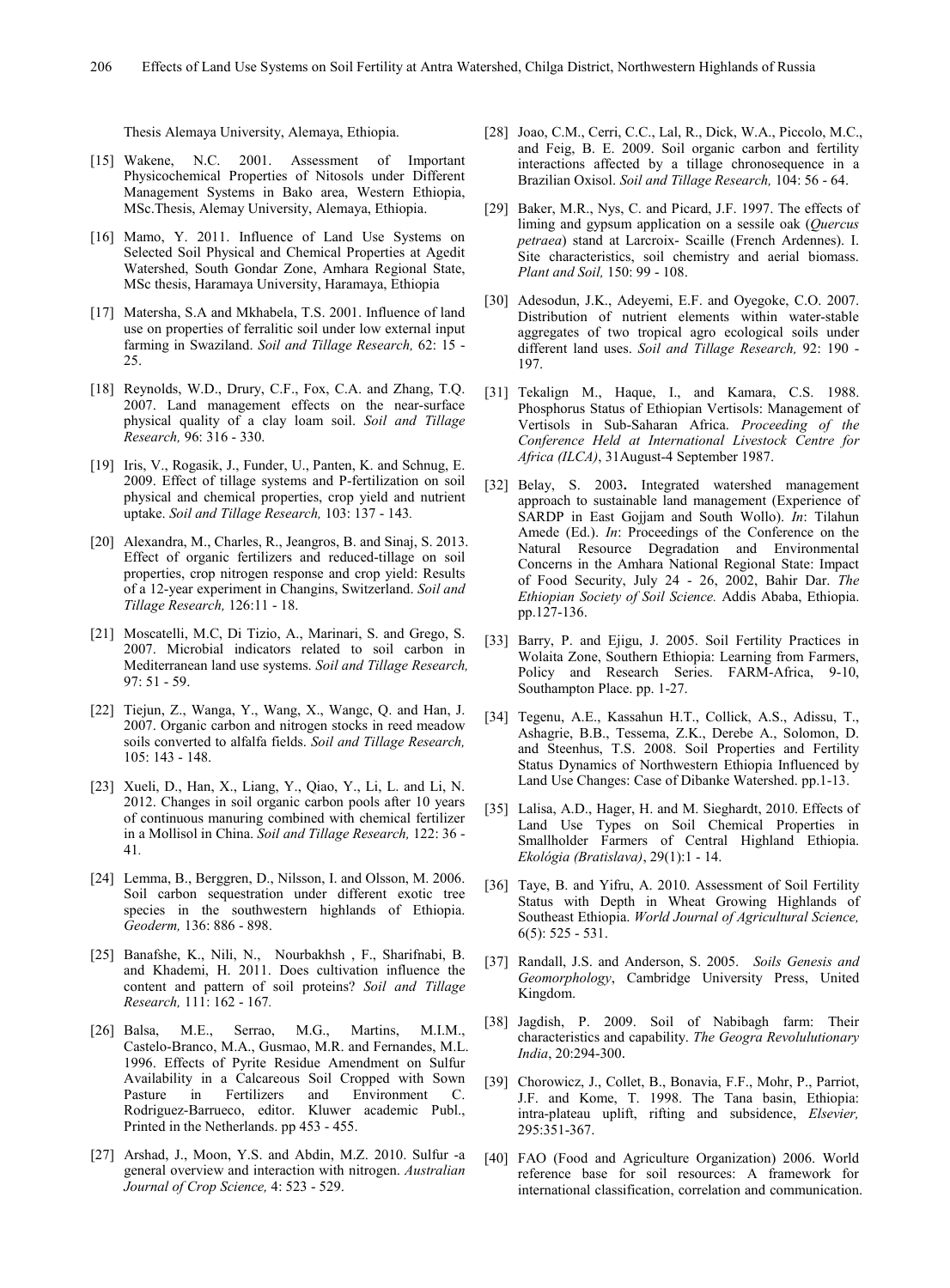2nd Edition, World Soil Resources Reports No. 103. FAO, Rome. pp. 67-101.

- [41] Chilga District Agriculture and Rural Development Office, 2012
- [42] Day, P.R. 1965. Particle fraction and particle size analysis. In: Black CA et al. (Eds). Methods of Soil Analysis. Part 2. *American Society of Agronomy*. pp.545 - 567.
- [43] Rowell, D.L. 1997. *Soil Science: Method and Application*. Addison Wesley Longman Group UK, Singapore.
- [44] Barauah, T.C. and Barthakulh, H.P. 1997. *A Text Book of Soil Analysis*. Vikas Publishing House, New Delhi, India.
- [45] Chopra, S.H. and Kanwar, J.S. 1976. Analytical Agricultural Chemistry. Kalyani Publisher Ludhiana, New Delhi, India.
- [46] Jackson, M.L. 1958. Soil Chemical Analysis. Prenstice-Hall, Inc., Engle Wood Cliffs. New Jersey. pp. 183 - 204.
- [47] Bray, H.R. and Kurtz, L.T. 1945. Determination of organic and available forms of phosphorus in soils. *Soil Science*, 9: 39 - 46.
- [48] Chapman, H. D. 1965. Cation exchange capacity. In: C. A. Black, L. E. Ensminger and F. E. Clark (Eds). Methods of soil analysis. Agronomy. Inc., Madison, Wisconsin. *American Society of Agronomy,* 9: 891 - 901.
- [49] Rowell, D.L. 1994. Soil Science: Methods and Applications. Addison Wesley Longman Limited. England. 350p.
- [50] Walkley, A. and Black, C.A. 1934. An examination of different methods for determining soil organic matter and the proposed modification by the chromic acid titration method. *Soil Science*, 37: 29 - 38.
- [51] Kowalenko, C.G. 1985. A modified apparatus for quick and versatile sulfate sulfur analysis using hydriodic acid reduction. *Communication in Soil Science and Plant Analysis*, 4(2):125-138.
- [52] Sahlemedhin, S. and Taye, B. 2000. Procedure for Soil and Plant Analysis. National Soil Research Centre, Ethiopian Agricultural Research Organization, Addis Ababa, Ethiopia. 110p.
- [53] Eyayu, M., Heluf, G., Tekalign, M. and Mohammed, A. 2009. Effects of land use change on selected soil properties in the Tera Gedam Catchment and adjacent agro-ecosystems, north-west Ethiopia. *Ethiopian Journal of Natural Resources,* 11: 35 - 62.
- [54] Buurman, P. 1990. Soil catenas of Sumatran landscapes. Soil Data Base Management Project, Miscellaneous Papers No. 13: 97-109.
- [55] Puget, P. and Lal, R. 2005. Soil organic carbon and nitrogen in a Mollisol in central Ohio as affected by tillage and land use. *Soil and Tillage Research,* 80: 201 - 213*.*
- [56] Pam, H. and Brian, M. 2007. *Interpreting Soil Test Results, What Do All the Numbers Mean? 2nd Edition.* NSW Department of Natural Resources. pp.1-152.
- [57] Jones, C.A. 1983. Effect of soil texture on critical bulk densities for root growth. *Soil Science Society of America*

*Journal,* 47:1028-1211.

- [58] Heluf, G., 2002. Soil and Water Management Research Program Summary Report of 2000/2001 Research Activities. Alemaya Research Center, Alemaya University. Ethiopia. 95p.
- [59] Malo, D.D., Schumacher, T.E. and Doolittle, J.J. 2005. Long-term cultivation impacts on selected soil properties in the northern Great Plains. *Soil and Tillage Research,* 81: 277 - 291.
- [60] Cardelli, R., Marchini, F. and Saviozzi, A. 2012. Soil organic matter characteristics, biochemical activity and antioxidant capacity in Mediterranean land use systems. *Soil and Tillage Research,* 120: 8 - 14.
- [61] Brady, N.C., and Weil, R.R. 2002. The Nature and Properties of Soils. *13th Edition*. Prentice-Hall Inc., New Jersey; USA.
- [62] Yimer, F., Ledin, S. and Abdulakdir, A. 2007. Changes in soil organic carbon and total nitrogen contents in three adjacent land use types in the Bale Mountains, southeastern highlands of Ethiopia. *Forest Ecology Management*, 242: 337 **-** 342.
- [63] Tekalign, T. 1991. Soil, Plant, Water, Fertilizer, Animal Manure and Compost Analysis. Working Document No. 13. International Livestock Research Center for Africa, Addis Ababa. *Tropial Agriculture*, 68(1): 51-56.
- [64] Wakene, N. and Heluf, G. 2003. Influence of land management on morphological, physical and chemical properties of some soils of Bako, Western Ethiopia. *Agropedology*, 13: 1 - 9.
- [65] Dıaz, R., M., Buenob, J., Gonza´lez-Prietoa, S.J. and Carballasa, T. 2005. Cultivation effects on biochemical properties, C storage and 15N natural abundance in the 0-5 cm layer of an acidic soil from temperate humid zone. *Soil and Tillage Research,* 84: 216 - 221.
- [66] Guo, L.B. and Gifford, R.M. 2002. Soil carbon stocks and land use change: a met analysis. *Global Change and Biology*, 8: 345 - 360.
- [67] Tiwari, A., Dwivedi, A.K. and Dikshit, P.R. 2002. Longterm influence of organic and inorganic fertilization on soil fertility and productivity of soybean-wheat system in a Vertisols. *Journal of Indian Society of Soil Science,* 50: 472 - 475.
- [68] Charman, P.E.V., and Roper, M.M. 2007. *Soil organic matter. In 'Soils – their properties and management'. 3rd Editionn.* (Eds P. E. V. Charman and B. W. Murphy.), Oxford University Press: Melbourne. pp.276–285
- [69] Urioste, A.M, Hevia, G. G., Hepper, E.N., Anton, L.E., Bono, A.A. and Buschiazzo, D.E. 2006. Cultivation effects on the distribution of organic carbon, total nitrogen and phosphorus in soils of the semiarid region of Argentinian Pampas. *Geoderma,* 136: 621 - 630.
- [70] Havlin J.L, Beaton, J.D., Tisdale, S.L. and Nilson, W.L. 1999. *Soil fertility and fertilizers: an introduction to nutrient management. 6th Edition*. Prentice Hall. Upper Saddle River, New Jersey. *Jackson, M.L. 1958.* Soil Chemical Analysis. Prentice Hall, Inc., Engle Wood Cliffs. New Jersey,USA.